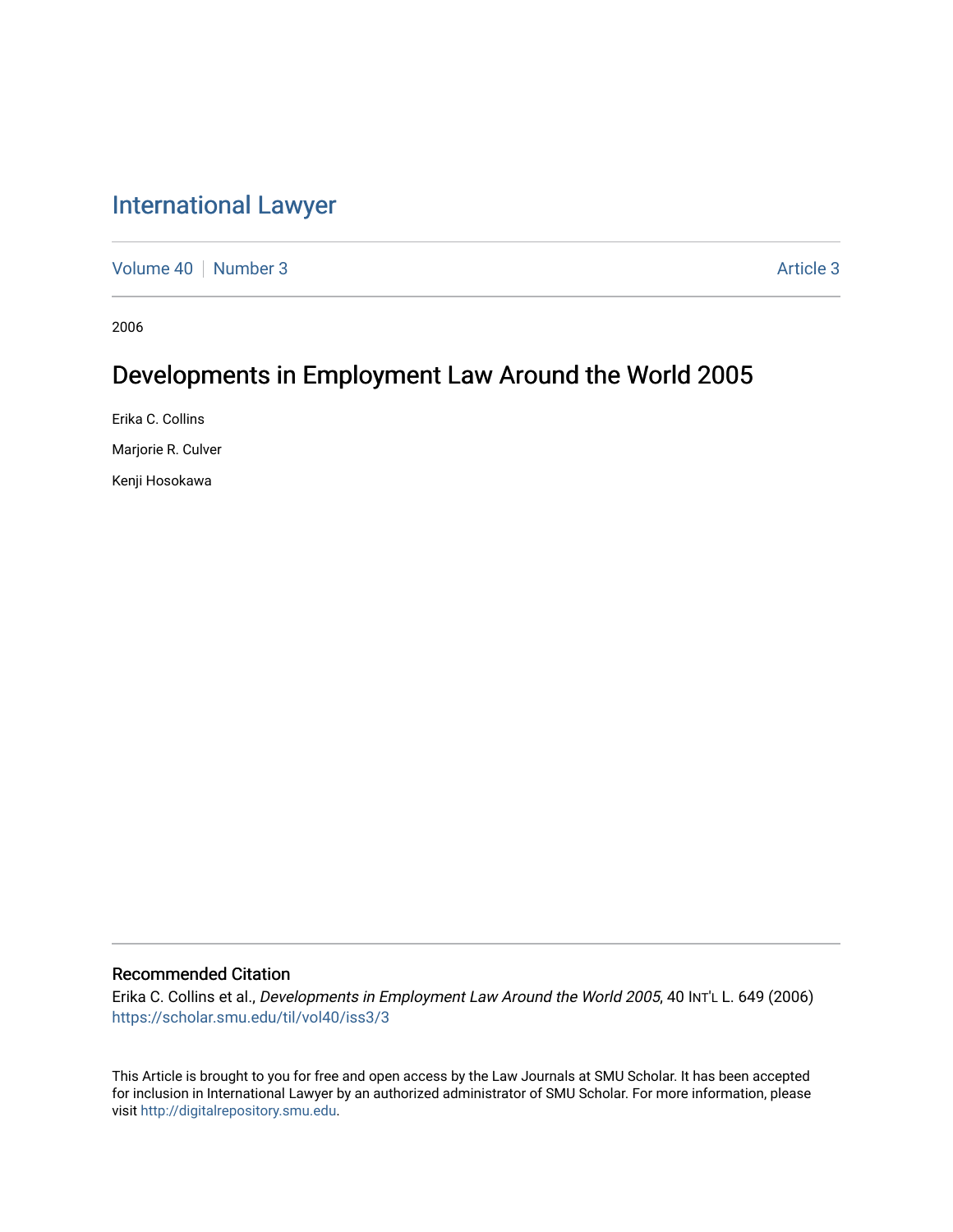# **Developments in Employment Law Around the World 2005**

ERIKA **C. COLLINS,** MARJORIE R. **CULVER, &** KENJI HosoKAwA\*

# **I. Argentina**

#### **A. SUSPENSION OF** DISMISSALS

In Argentina, since 2002, an employer's ability to dismiss employees without cause has been suspended and such dismissals have been penalized. In December **2005,** the government extended the effective period of suspension until the unemployment rate, as published **by** the National Institute of Statistics and Census **(IZNDEC),** is lower than **10** percent.' Currently, the unemployment rate published **by** the INDEC is 10.4 percent.2 The penalty assessed on an employer for dismissing an employee without cause is now equal to **50** percent of the employee's severance payment that is considered to be compensation for seniority.<sup>3</sup>

### B. SALARY INCREASES

During the second quarter of **2005,** the Labor Ministry approved **110** new collective bargaining agreements, which exceeded the number of approved collective bargaining

<sup>\*</sup>Erika **C.** Collins is a Partner in the Employment Law Department of Paul, Hastings, Janofsky & Walker LLP in New York, where she chairs the International Employment Law Practice Group. Marjorie R. Culver, a senior attorney, and Kenji Hosokawa, an associate, are also members of the same practice group at Paul, Hastings, Janofsky & Walker LLP. Ms. Collins wishes to thank the following contributors: Enrique M. Stile and Javier **E.** Patr6n with Marval O'Farrell & Mairal (Argentina), Darren Gardner with MinterEllison LLP (Australia), Randy Kaardal with Blake, Cassels & Graydon LLP (Canada), Mitchell Dudek, Todd Sheng-qiang and Willa Ying with Paul, Hastings, Janofsky & Walker LLP (China), Ricardo Vargas and Carlos Arias with Oller Abogados (Costa Rica), Anders Etgen Reitz with Bech-Bruun (Denmark), Philippe Desprès with Gide Loyrette Nouel (France), Thomas Griebe with Taylor Wessing (Germany), Michael **J.** Downey with Paul, Hastings, Janofsky & Walker LLP (Hong Kong), Setsuko Ueno with Paul, Hastings, Gaikokiho KyodoJigyo (Japan), Ray Wann formerly with Paul, Hastings, Janofsky & Walker LLP (United Kingdom) and K. **Lesli** Ligorner with Paul, Hastings, Janofsky & Walker LLP (United States of America).

*<sup>1.</sup> See* Law No. **25972,** § 4, Dec. 17, 2004, B.O. (Arg.), *available at* http://www.diputados.gov.ar.

<sup>2.</sup> *See* "Employment and Unemployment Rates **2005** and **2006** Quarterly Information," *available at* http:I/ www.indec.mecon.ar/.

**<sup>3.</sup>** *See* Law No. **25972,** § 4.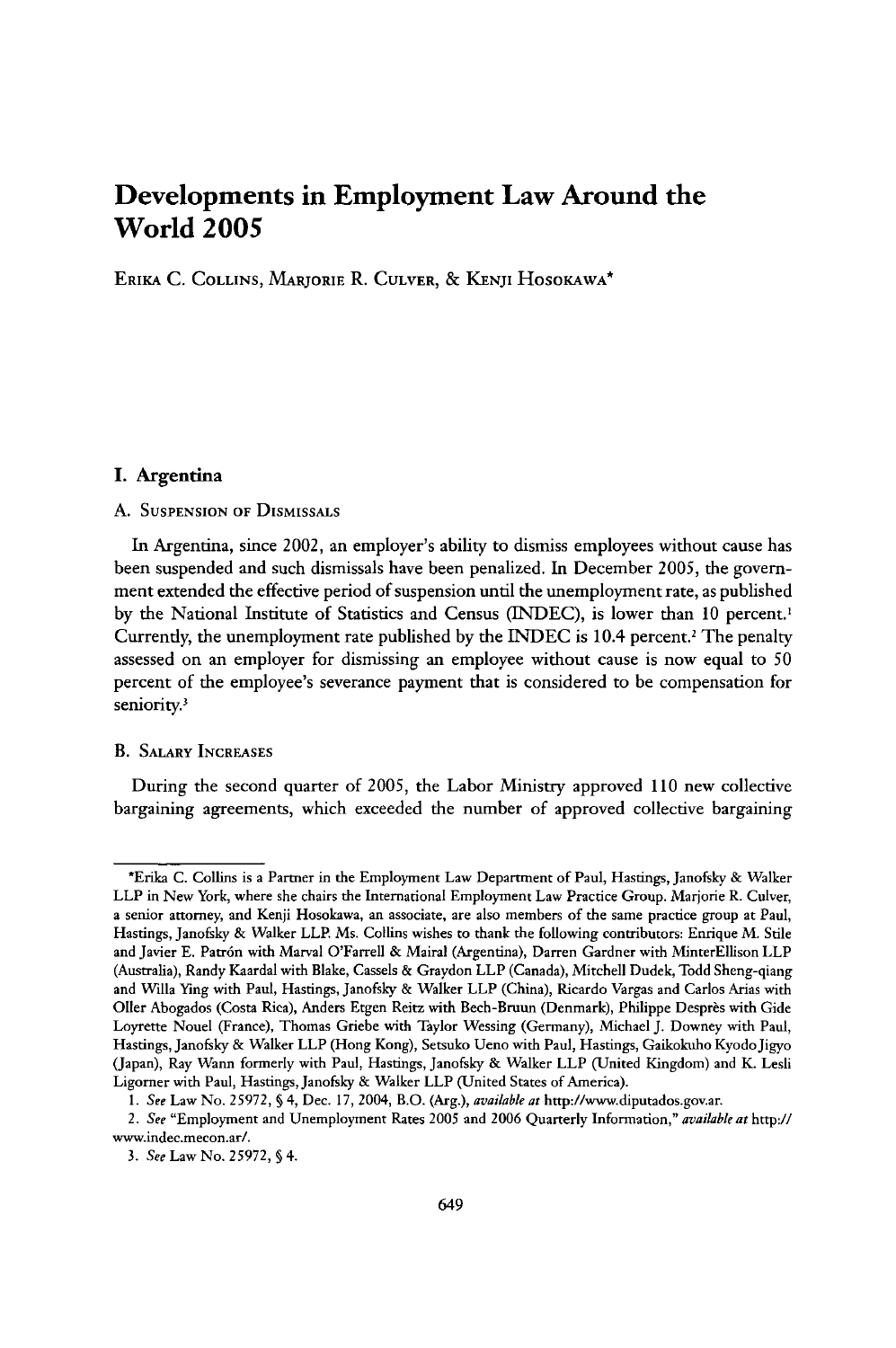agreements for the same period of the previous year. Of the 110 new agreements, about 84 percent included salary increases, the most important of which was for the commerce sector, which employs about 600,000 registered workers.<sup>4</sup>

### **C.** SOCIAL SECURITY CONTRIBUTIONS

In July *2005,* the government suspended the gradual re-establishment of mandatory contributions by private sector employees to the Integrated Pension System (SIJP) until July  $2006$ .<sup>5</sup> The contribution rate for these employees will remain at 7 percent of base salary until July 2006, when it will increase to 9 percent, and the rate will be re-established at 11 percent in October 2006.<sup>6</sup> The contribution rate for employees in the public pension system, on the other hand, was never reduced from 11 percent of base salary and will remain the same.

In April 2004, the government implemented a regulation that gradually increased employers' contributions to the SIJP.<sup>7</sup> The regulation removed all caps on employers' contributions as of October 1, 2005.8

#### D. REGISTRATION OF NEw **EMPLOYEES**

Prior to July 1, 2005, employers were obligated to record certain information regarding each new employee with the tax authority prior to his or her effective start date under the Early Record Key (CAT) system.<sup>9</sup> In May 2005, however, the CAT system was amended, and the Record of Entry and Exit in Social Security system was created.<sup>10</sup> As a result, since July 1, 2005, employers have been required to record the entry and exit of every employee who is included in or discharged from the employer's payroll. Furthermore, students under trainee programs *(pasantes)* must be included in the record. This new system allows employers to amend certain data after recording the employment or termination of an employee or even to annul an entry record when a hired person fails to report to work. An employer may record employees' data via the Internet at the tax authority's official website or by submitting an affidavit that includes the relevant information to the tax authority's office where the employer is registered.

*<sup>4.</sup> See* Ministry of Labour, Employment and Pensions, Under-Secretary of Technical Programming and Labour Studies, *The State of Collective Negotiation, 2005, available at* http://www.trabajo.gov.ar/left/biblioteca/ files/estadisticas/toe4-02negociacion-colectiva.pdf.

*<sup>5.</sup> See* National Decree 788/2005, *available at* http://www.diputados.gov.ar (last visited June *21,* 2006).

<sup>6.</sup> See National Decree 390/2003, National Decree 809/2004, and National Decree 788/2005, *available at* http://www.diputados.gov.ar (last visited June 21, 2006).

*<sup>7.</sup> See* National Decree 491/2004 and General Resolution of the General Administration of Public Income (AFIP) 1750/2004, *available at* http://www.diputados.gov.ar (last visited July 6, 2006).

<sup>8.</sup> *Id.*

*<sup>9.</sup> See* General Resolution of the AFIP 899/2000, *available at* http://www.diputados.gov.ar (last visited July 6, 2006).

<sup>10.</sup> *See* General Resolution of the AFIP 1891/2000, *available at* http://www.diputados.gov.ar (last visited July 6, 2006).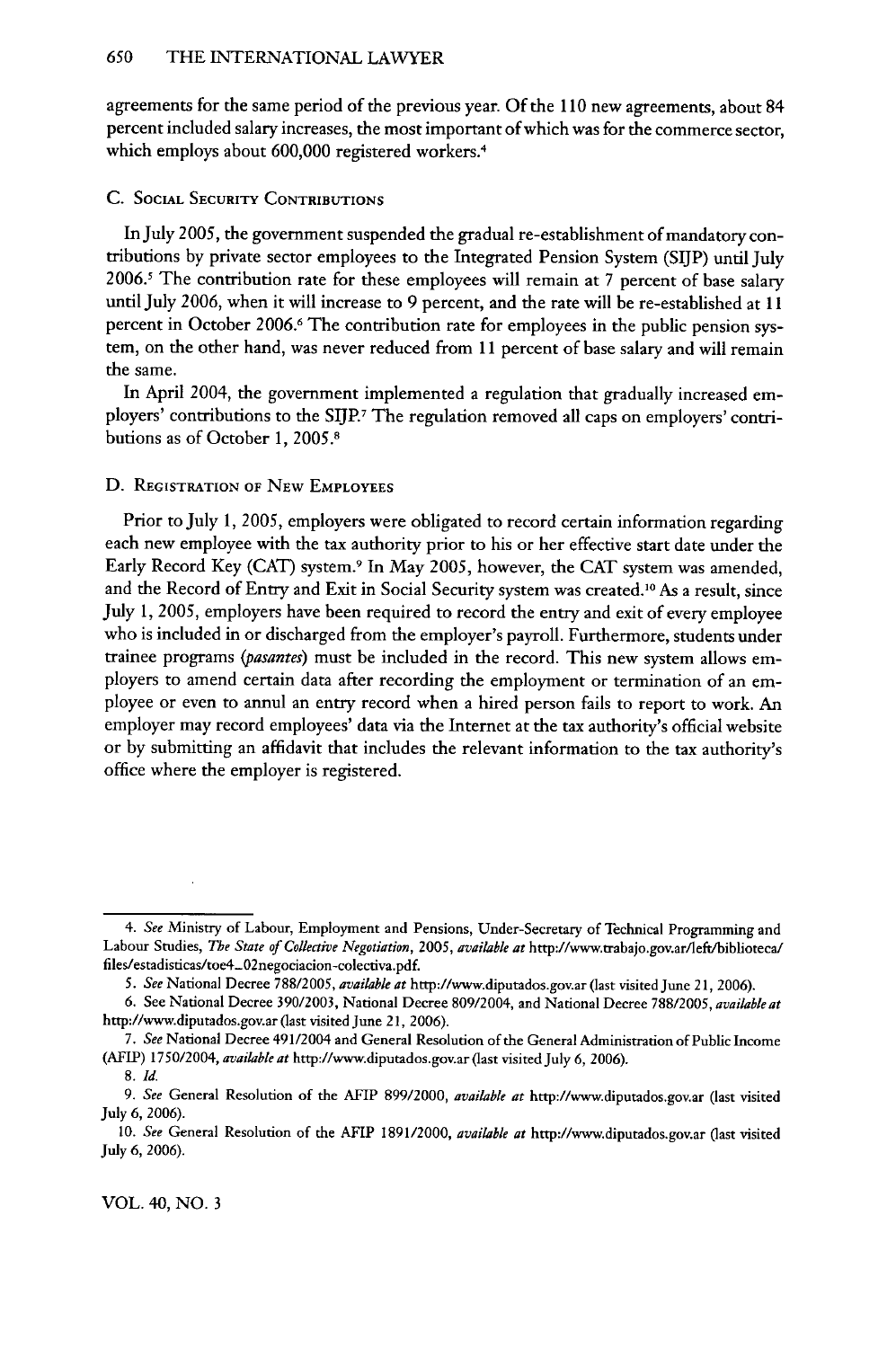# II. Australia

On December 7, 2005, the Australian Parliament passed the Workplace Relations Amendment (WorkChoices) Act 2005 (Cth) (the Act or WorkChoices)." The Act, and the regulations made under it, came into full effect on March 27, 2006.12

Historically, Australia had a dual system of workplace relations. Employment and industrial laws were made at the federal and state levels. Minimum terms and conditions of employment were also determined by federal and state tribunals via a process known as conciliation and arbitration. In many cases, these minimum terms and conditions were enshrined in industrial instruments known as awards. The key objective of WorkChoices is to move, over time, to a single workplace relations system and a single set of universal minimum terms and conditions.<sup>13</sup> A greater number of employers (by some measures about 85 percent of all employers) now fall within the ambit of the federal workplace relations system.

The various state governments are currently challenging the validity of WorkChoices before the Australian High Court on the basis that WorkChoices exceeds the federal government's powers under the Australian constitution. It is anticipated that the Australian High Court will hand down its decision in late 2006 or 2007.

In the meantime, employers, employees, unions, tribunals, governments, and other interested parties are now dealing with a complex set of transitional arrangements to give effect to the new WorkChoices system. 14 Some of the key changes are the following:

- 1. *Most of the state systems have been subsumed into the new federal system.* Awards and other industrial instruments made before WorkChoices under state employment and industrial laws are now treated as federal transitional agreements. For the most part, they will continue to apply to the relevant employees although with some modification.
- *2. Conciliation and arbitration is no longer the cornerstone of the system.* The emphasis is now on employers, unions, and employees to determine their own arrangements without the involvement of tribunals such as the Australian Industrial Relations Commission.
- 3. *Australian Industrial Relations Commission's role is reduced.* Its powers to make new or modify existing awards is now limited. Its main role is as a provider of dispute resolution services. It also will deal with some industrial disputes, will be involved in simplifying federal awards, and will hear and determine claims by certain employees alleging unfair dismissals.
- 4. *Awards will progressively become less relevant.* Awards do not apply to employers with workplace agreements made under WorkChoices, and the award system will be simplified and greatly rationalized. The award rationalization process is expected to result in a dramatic reduction of the number of awards. At the most extreme, some 4,000 federal and state awards may be reduced to as few as twenty federal awards.
- *5. Minimum entitlements under WorkChoices constitute the Australian Fair Pay and Conditions Standard.* The Australian Fair Pay and Conditions Standard guarantees a maximum working week of thirty-eight hours (which may be averaged by agreement over a period

<sup>11.</sup> Workplace Relations Amendment (WorkChoices) Act, 2005, (Austl.).

<sup>12.</sup> *Id.*

*<sup>13.</sup> Id.*

<sup>14.</sup> *Id.*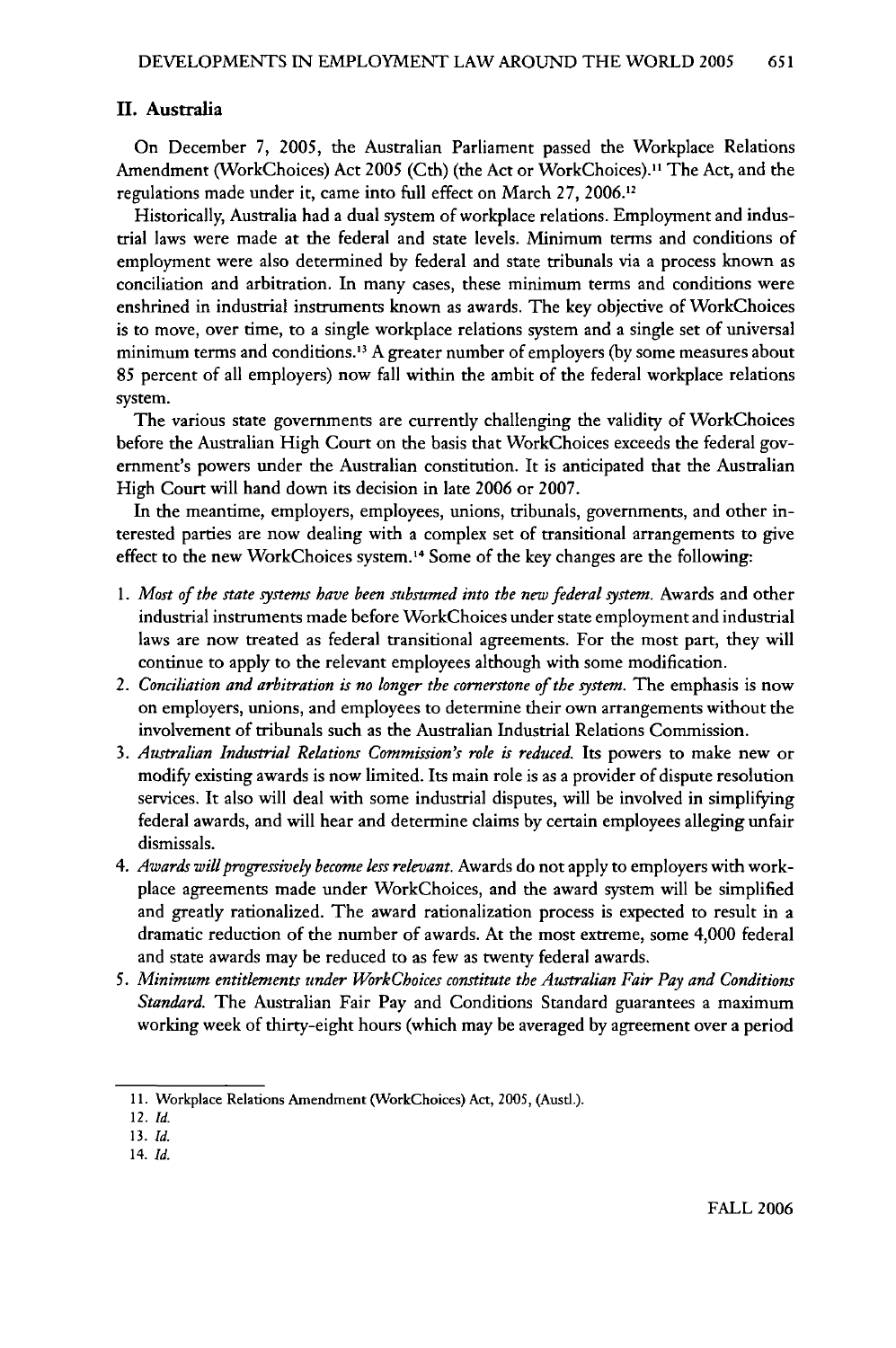# 652 THE LNTERNATIONAL LAWYER

up to twelve months) for many employees, plus reasonable additional overtime pay, a minimum wage, minimum entitlements to annual, parental, personal (sick person's and carer's), and compassionate leave, and minimum entitlements with respect to loadings for casual employment.

- *6. Two classes of workplace agreement can be made more easily-collective agreements (between employers and multiple employees) and Australian Workplace Agreements (between an employer and a single employee).* These agreements existed in similar forms prior to WorkChoices, but are now easier to make and register. Collective agreements will operate to the exclusion of awards, and Australian Workplace Agreements will operate to the exclusion of collective agreements and awards.
- *7. Industrial action is harder to take.* The laws prohibiting industrial action, and regulating when it may legally be taken, are now much stronger.
- 8. *Rights of entry to workplaces have changed.* A union official's right to enter a workplace has been further restricted.
- *9. Availability of unfair dismissal and other claims has been limited.* For example, claims alleging unfair dismissal may not be brought by employees of employers with less than 100 employees (which includes employees of related entities). Nor, in most cases, may they be brought by an employee employed for less than six months. Also, employees arguably cannot make claims under state laws against employers to which WorkChoices applies, alleging that their employment contracts were unfair.

# **H. Canada**

**A. COURT AwARDs PUNITIvE DAMAGES FOR FAILURE** TO **ACCOMMODATE DISABLED EMPLOYEE**

*In Keays v. Honda Canada Inc.,* a judge of the Ontario Superior Court of Justice awarded twenty-four months' notice and \$500,000 (Canadian) in punitive damages to an employee suffering from Chronic Fatigue Syndrome in a wrongful dismissal case, the largest sum ever awarded in a Canadian wrongful dismissal action.<sup>15</sup> Honda has applied for leave to appeal the decision in *Keays.* Whatever the outcome, it remains clear that the courts in Canada are prepared to punish employers for mistreating their chronically ill employees. Discrimination on the basis of disability will not be tolerated, and the failure of an employer to properly discharge its duty to accommodate to the point of undue hardship will have ramifications for employers.

B. B.C. LABOUR RELATIONS BOARD DECLARES FORCED LISTENING VIOLATES LABOUR **CODE**

The British Columbia Labour Relations Board's (the Board) long-awaited decision in *RMH Teleservices International Inc. and the B. C. Government and Services Employees' Union* was, after one year of waiting, finally rendered.16 The decision was expected to clarify the permitted scope of employer expression allowed under the British Columbia Labour Relations

<sup>15.</sup> Keays v. Honda Canada Inc., No. 00-B1968, 138 A.C.WS. (3d) (O.S.CJ. Mar. 17, 2005), *available at* 2005 A.C.WSJ. LEXIS 1899.

<sup>16.</sup> RMH Teleservices Int'l Inc. and British Columbia Gov't and Servs. Employees' Union, B280/2005, [2005] B.C.L.R.B.D. 280 QUICKLAW (B.C.L.R.B. Oct. *13,* 2005).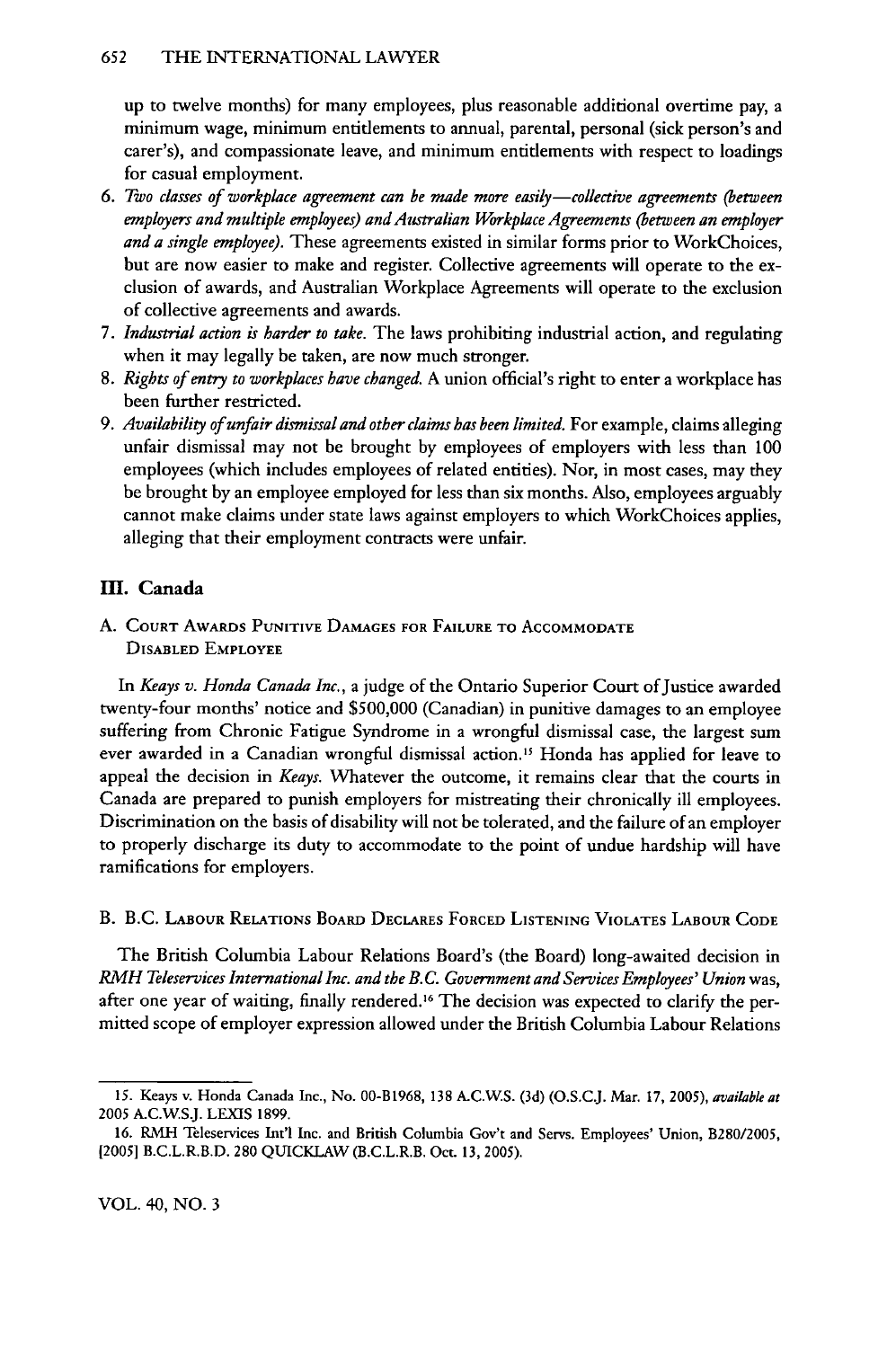Code (the Code). One of the first changes that the Liberal government made in British Columbia was to amend the Code in 2002, to allow as follows:

Subject to the regulations, a person has the freedom to express his or her views on any matter, including matters relating to an employer, a trade union or the representation of employees by a trade union, provided that the person does not use intimidation or coercion.<sup>17</sup>

The Board found that in order to determine whether an expression of views falls within the scope of the above section 8 or is excluded by virtue of being coercive or intimidating, it was not sufficient to merely consider the words expressed.<sup>18</sup> The Board held that the entire context must be considered and that, where the context is an organizing drive and the employer is expressing its views about unionization to its employees, the concern about protecting free choice of the employees from coercion or intimidation is particularly strong. 19 It remains to be seen whether the *RMH* decision will be considered an anomalous interpretation of section 8, or whether this decision will have long-term ramifications for labor relations decisions both in British Columbia and Canada as a whole.

#### **C. SUPREME COURT OF CANADA ENDORSES WHISTLE BLOWING**

In its recent decision in *Merk v. International Ass'n of Bridge, Structural, Ornamental and* Reinforcing Iron Workers, Local 771,<sup>20</sup> the Canadian Supreme Court held that a union's dismissal of its bookkeeper after she reported her supervisors' financial misconduct to representatives of the union was retaliation for whistle blowing that violated section 74(l)(a) of the Saskatchewan Labour Standards Act.<sup>21</sup> This section protects employees from retaliation for reporting to a lawful authority any activity that is likely to result in an offence under an Act of the province or Parliament.<sup>22</sup> The Court held that reporting to a lawful authority includes not only the police or other agents of the state, but also individuals within the employer's organization who exercise lawful authority over the employee(s) complained about or the matter that may give rise to an offence.<sup>23</sup> While the case is specific to a particular statute, it also marks a clear endorsement from the highest Court that whistle blowing ought to be encouraged as a matter of public policy, and employees ought to be protected from any adverse consequences that may flow from blowing the whistle. The Supreme Court specifically endorses an "up-the-ladder" approach as a way of best reconciling an employee's duty of loyalty with the public's interest in whistle blowing on the basis that internal reporting allows for internal resolution of alleged misconduct.<sup>24</sup>

<sup>17.</sup> Labour Relations Code, R.S.B.C., ch. 244, **§** 8 (1996) (Can.).

<sup>18.</sup> *RMH Teleservices Int'l Inc., supra* note 17.

<sup>19.</sup> *Id.*

<sup>20.</sup> Merk v. Int'l Ass'n of Bridge, Structural, Ornamental and Reinforcing Iron Workers, Local 771, [2005] 3 S.C.R. 425.

<sup>21.</sup> The Labour Standards Act, S.S. ch. L-1, § 74 (1978), amended by S.S., ch. 39, § 41 (1994) (Can.).

<sup>22.</sup> *Id.*

<sup>23.</sup> See generally Merk, *[20051* 3 S.C.R. 425.

<sup>24.</sup> *Id.*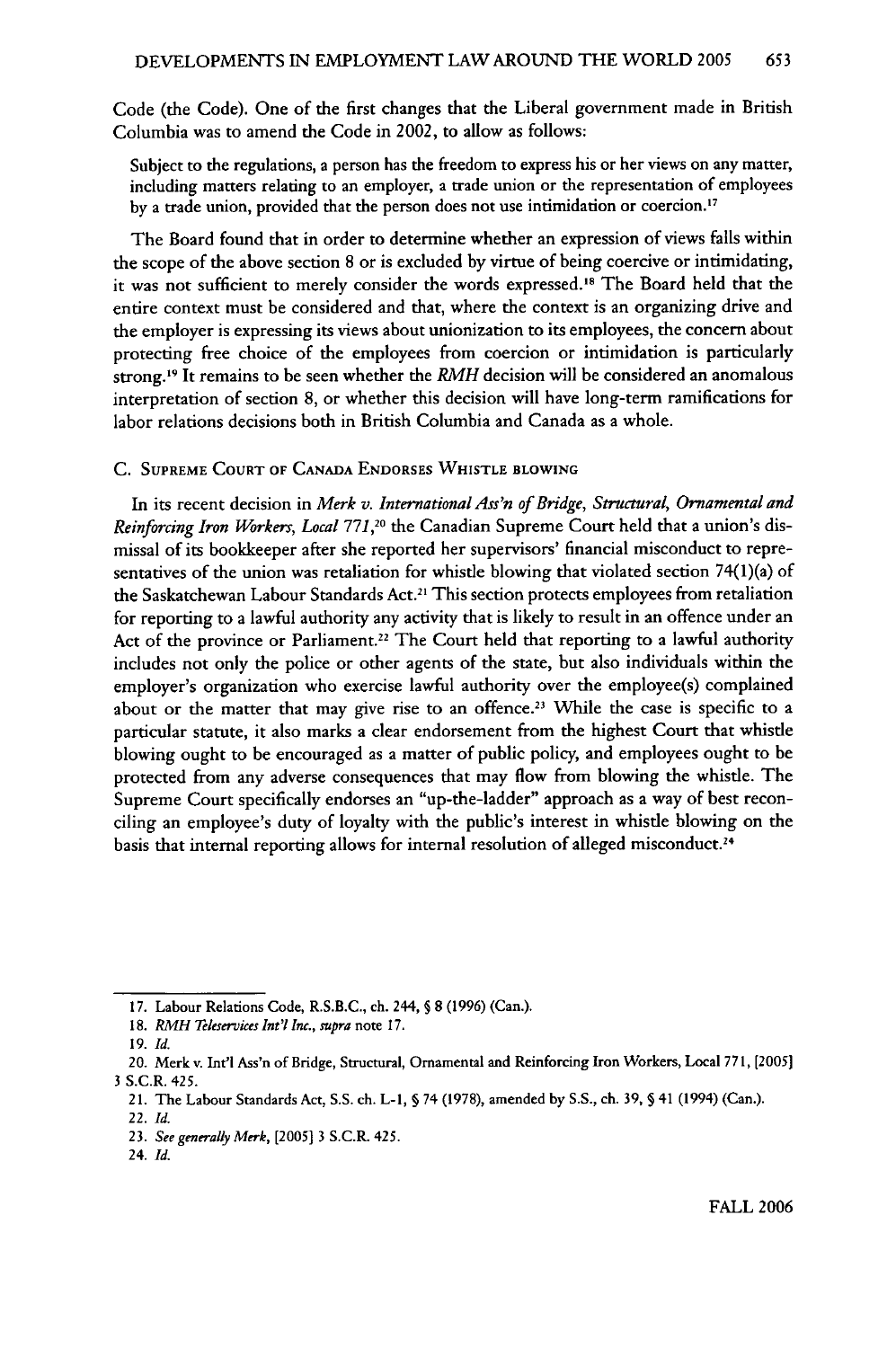### IV. China

A. **INCREASED PRESSURES ON FOREIGN INVESTED ENTITIES** TO **ESTABLISH** TRADE **UNIONS**

Since the end of 2004, China has been pressuring private entities, especially foreign invested entities (FIEs), to establish trade unions.25 China's Trade Union Law stipulates that all employees in China relying on wages as a main source of income have the right to participate in and form trade unions.26 Higher level trade unions (i.e., the state-run **All** China Federation of Trade Unions (ACFTU) and its local branches), may assign delegates to assist and guide the employees of an enterprise in establishing a trade union, and companies are not permitted to obstruct such efforts.<sup>27</sup>

At the end of 2004, the Standing Committee of the National People's Congress **(SCNPC)** released a national survey report regarding the enforcement of the Trade Union Law, which pointed out that most private enterprises (including FIEs) have not established trade unions. **ACFTU** also publicly criticized certain **FIEs** sponsored **by** large multinational companies **by** claiming that they had resisted the establishment of trade unions despite ACFTU's repeated requests.28

After the SCNPC's national survey, the General Office of the State Council issued a new circular requesting local governments support the work of trade unions.29 The ACFTU also indicated that it would take measures to request all FlEs in China to establish trade unions, including drafting a blacklist of uncooperative FIEs, assigning delegates to the FIEs to help establish trade unions, exerting pressure through local labor authorities and other government agencies, and even bringing legal action against FIEs that violate the Trade Union Law.<sup>30</sup> Local governments in Jiangsu, Shandong, and Fujian provinces also have indicated that they will begin enforcing local rules that require FIEs, even if they fail to establish a trade union within a prescribed period, to contribute 2 percent of the total employee payroll to a trade union preparation fund. Such contribution is to be withheld by the tax bureau and then transferred to the local branch of ACFTU.<sup>31</sup>

Although a large number of FIEs in China have yet to establish trade unions, some FIEs already have taken the initiative to establish trade unions under pressure from the enforcement campaign.32 Others have agreed to form a trade union upon employees' requests.

# B. **"SEXUAL** HARASSMENT" **CONCEPT** RECOGNIZED By LAW

On August 28, 2005, the SCNPC amended the Law on Protection of Women's Rights to prohibit sexual harassment against women and to enable victims to file complaints with

*<sup>25.</sup> See* Information Office of the State Council of the People's Republic of China, *China's Progress in Human Rights in 2004,* Apr. *25,* 2005, *available at* http://members.aol.com/junmanew/cover-htn.

*<sup>26.</sup> See* Trade Union Law (P.R.C.), Oct. 27, 2001, art. *2, available at* http://english.gov.cn/laws/2005-10/l **1/** content- 75948.htm.

<sup>27.</sup> *See* Trade Union Law (P.R.C.), art. **11.**

*<sup>28.</sup> See* Xinhuanet, "Globalization an Ordeal to Workers' Rights Protection in Developing Countries," *available at* http://unpanl.un.org/intradoc/groups/public/documents/APCITY/UNPANOI8790.htm.

<sup>29.</sup> See Circular Number: Guo Fa Ban [20041 *No. 90, available at* http://www.gov.cn/gongbao/content/2005/ content\_63301.htm.

**<sup>30.</sup>** See People's Daily, May **10,** 2005, "Foreign Invested Enterprises are also Required to Establish Trade Unions," *available online in Chinese at* http://opinion.people.com.cn/GB/40604/3375323.html.

<sup>31.</sup> See Circular on Witholding Trade Union Funds before Tax, Circular Number: ACFTU [2005] No. 9; *see alsoJiangsu* Province Implementing Rules on PRC Trade Union Law [2002], art 28.

<sup>32.</sup> Carrefour's subsidiary in Harbin has established its first trade union in China consisting of 160 members. *See* HARBIN **DAILY** NEWS, Dec. **28,** 2004, *available at* http://wwww.harbindaily.com/.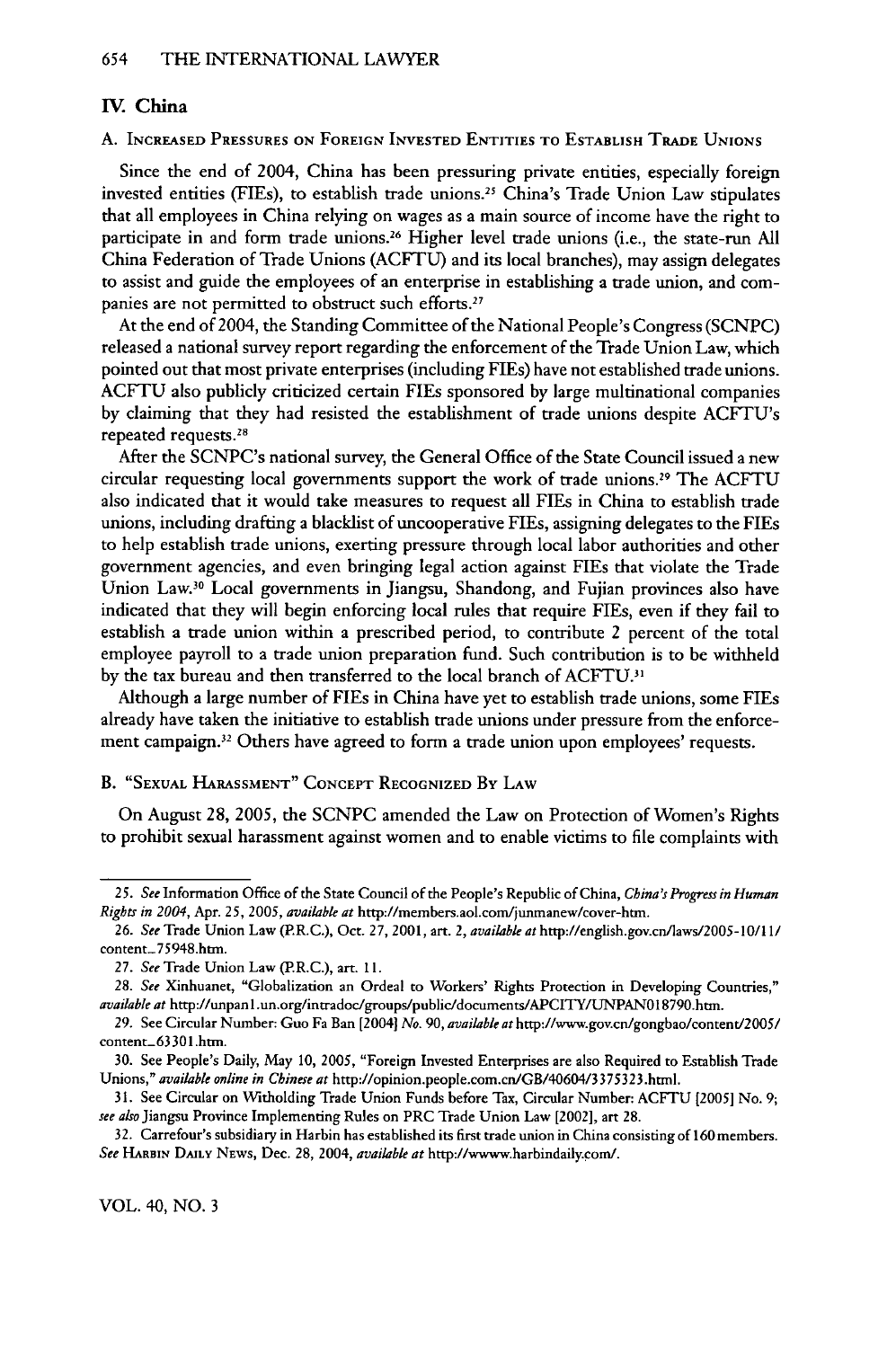relevant government units and other authorities.3 If sexual harassment constitutes a violation of relevant public security administration regulations, the victims are entitled to request the public security bureau to impose administrative penalties on the violators or directly bring civil legal action against the violators.<sup>34</sup>

This law represents China's first effort at addressing sexual harassment in a legal context, although it is still limited to female victims. Prior to such amendment, the victims of sexual harassment could make claims only based on the General Principals of Civil Code, which vaguely states that no one should infringe upon another's reputation or personal dignity by insulting or labelling them.<sup>35</sup> The Supreme People's Court allows damages for emotional distress in cases of injury to an individual's body or personal dignity rights.<sup>36</sup>

Out of approximately ten sexual harassment lawsuits brought prior to the new law's enactment, only one victim won her case, receiving a minuscule amount approximately equal to **S2** 10 (US) as emotional distress damages." Since the new law became effective on December 1, 2005, it is expected that an increasing number of sexual harassment victims will pursue legal action.

# **V. Costa Rica**

The Second Chamber of the Supreme Court of Justice recently issued a resolution, Vote No. 2004-00481 (the Resolution), which laid the foundation to modify the line of cases with regard to compensation for moral damages, or emotional distress, caused by employment termination.<sup>38</sup>

Prior to the Resolution, under the Labor Code, an employee who suffered an unjustified termination was entitled to payment in an amount equivalent to six months of salary, granted upon meeting certain conditions. No distinction was drawn between material and moral damages. Following the Resolution, an employee may seek all damages arising from the unjustified termination, regardless of whether they are inflicted directly on the individual or on his or her property, interests, or emotions. Through the regular labor proceedings, such employee may now seek a severance payment, prior notice of termination, vacation, mandatory Christmas bonus *(aguinaldo),* and any other accrued compensation that can be claimed at the time of the unjustified termination, as well as any moral damages if he or she suffered emotional distress at the time of the dismissal.

To be granted moral damages, an employee must demonstrate the existence of an immediate and direct causal relationship between the dismissal and the emotional distress. It is also necessary to take into account the magnitude of the injury, intensity of the distress, trajectory of the distress, repercussion on the emotional health, hospitalization period, side effects, and medical treatment. All such factors must be analyzed from the subjective perspective of the victim, in light of his or her personality, employment situation, social, family,

<sup>33.</sup> *See* Law on Protection of Women's Rights (P.R.C.) art. 40 & 58.

<sup>34.</sup> *Id.*

*<sup>35.</sup> See* General Principals of Civil Code (P.R.C.) [1987], art. 101.

<sup>36.</sup> *See* Supreme People's Court, *Judicial Interpretations on Several Issues: the Determination of Compensation Liabilities on Emotional Distress,* Feb. 26, 2001.

<sup>37.</sup> *See Victim Won First Trial of "Sexual Harassment" Case in Wuhan,* **CHINA** WOMEN NEWS,June 11, 2003, *available at* http://china-woman.com.

<sup>38.</sup> *See* Reynier Ramirez Arroyo vrs Banco Cooperativo Costarricense R.L. and the State. Labor Process. Fille No. 98-004058-166-LA. Juzgado de Trabajo del Segundo Circuito Judicial de San Jos6.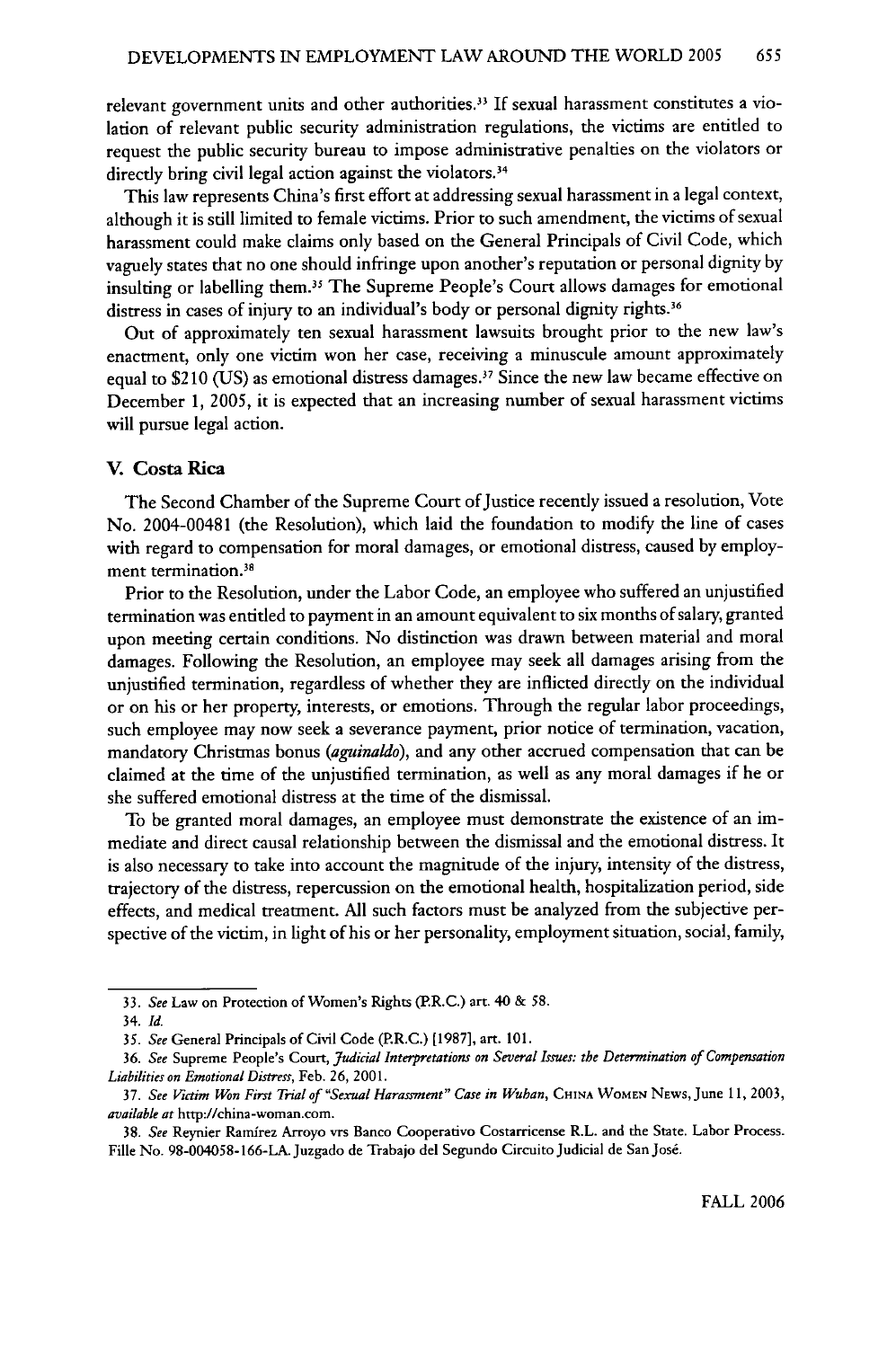and financial situation, physical and emotional sensibility, and other relevant circumstances. Faced with a case of moral damages, a judge must establish objectively the amount of the compensation to be granted to the employee by applying the principles of proportionality, equality, and reasonableness.

The employee has the burden of proof as to the existence and amount of the damages and is required to demonstrate the alleged facts, including their gravity. For this purpose, an employee is allowed to produce all types of evidence, including presumptions or indicia sufficient to infer the damages.

# **VI.** Denmark

# A. EMPLOYEE STOCK **OPTIONS**

The Danish government enacted the Stock Option Act, which covers most financial instruments granted to employees that enable them to buy or subscribe to shares in the future.<sup>39</sup> Under the Stock Option Act, an employee is entitled to retain granted stock options in case of termination for any reason other than breach of contract regardless of the relevant plan language, except that forfeiture clauses in the plan, if any, are valid if the employee resigns. The Stock Option Act was enacted in response to recent Supreme Court cases holding that stock options were considered to be salary, and that employees had acquired a final right to the stock options on the grant date, invalidating forfeiture clauses in stock option plans.

In the beginning of 2006, the Maritime and Commercial Court will decide whether the employees who have been granted stock options prior to the Stock Option Act are entitled to holiday allowance and/or severance pay based on the value of the stock options. Stock options granted under the Stock Option Act will not be subject to holiday allowance or severance pay.

# B. OUTSOURCING OF SERVICES AS **A** TRANSFER **OF UNDERTAKINGS**

Courts have interpreted the Act on Transfer of Undertakings (the Transfer Act) broadly.4° In a recent decision **by** the Labour Court, however, the transfer of garbage collection activities in an outsourcing agreement did not qualify as a transfer of undertaking within the meaning of the Transfer Act.4 Based on a previous European Union judgment defining the transfer of business *(iikenne),* the Labour Court found that the transfer of the garbage collection activity from a business primarily characterized **by** its physical assets did not constitute a transfer of a going concern under the Transfer Act.<sup>42</sup>

#### **C.** ELECTRONIC MAIL

In a judgment rendered **by** the Western High Court, the Court held that an employee's disloyal comment in a private email to a former colleague, in which the employee referred

<sup>39.</sup> *See* Stock Option Act (Den.) no. 309 of **5** May 2004.

*<sup>40.</sup> See* Consolidated Act (Den.) no. 710 of 20 Aug. 2002 (implementing the Acquired Rights Directive **77/** 187/EEC).

<sup>41.</sup> *See* Landsorganisationen i Danmark acting for Specialarbejderforbundet i Danmark v. Dansk Arbejdsgiverforening **/** ATL acting for Nord-Ren A/S, case A2004.244, Labour Court Decision, Mar. **25,** 2005.

<sup>42.</sup> **Oy** Liikenne Ab v. Pekka Liskojirvi, PenttiJuntunen, ECJ Decision, Jan. **25,** 2001 (C-172/99).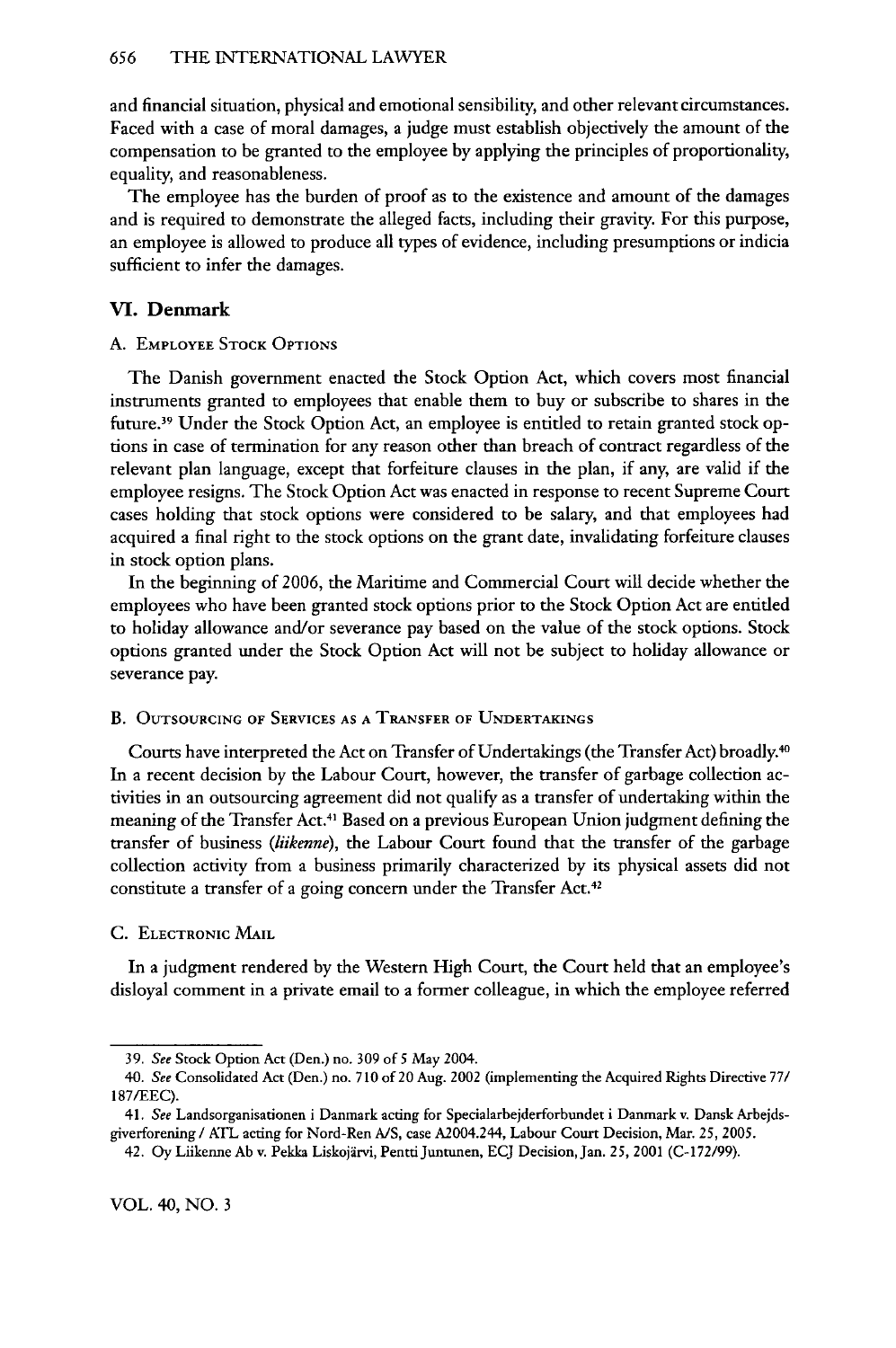to a manager as a "bitch," did not justify the employer's dismissal of that employee.<sup>43</sup> The High Court also held that the employer did not violate the employee's right to privacy by reading the private e-mail.<sup>44</sup>

#### D. FREEDOM OF **RELIGION IN** EMPLOYMENT

In the beginning of 2005, a unanimous Supreme Court upheld the Eastern High Court's judgment that a large Danish retail chain was entitled to summarily dismiss an employee who, in violation of the employer's dress code, announced that she intended to wear a headscarf because of her Muslim faith.<sup>45</sup> The Supreme Court found that the purpose of the prohibition against wearing headgear in the dress code was to signal to the customers that it was a politically and religiously neutral company.<sup>46</sup> On this ground, the Supreme Court found that the prohibition against wearing headgear did not violate the Anti Discrimination Act and was not a violation of the European Convention on Human Rights.<sup>47</sup>

#### **VII.** France

### A. **MAJOR LEGISLATIVE REFORMS**

The passage of Act 2005-32<sup>48</sup> relating to social cohesion has made the following changes to redundancy procedures:

- 1. An employer may conclude agreements with its majority trade union to establish conditions for drafting a collective redundancy plan. Such "method agreements" *(accords de mithode)* can be concluded at company, group, or branch level.
- 2. A personalized redeployment agreement *(convention de reclassement personnalise)* is mandatory in a company of fewer than 1,000 employees. Employees may elect benefits ranging from psychological support, to orientation, to coaching and training, to assessment of professional skills, all of which are designed to aid their redeployment.
- 3. When collective redundancies are likely to have a negative impact on the local employment market, the company must contribute to the development of business in the area, based on the number of redundancies and its financial capacity.

The second major legislative development in French employment law has been Ordinance 2005-893, which introduced new hiring contracts *(contrat nouvelles embauches,* or CNE).49 A company with fewer than twenty employees may offer a new employee a contract that allows the company to unilaterally terminate employment during the first two years

<sup>43.</sup> *See* Scan-Pot ApS v. HK Damnark acting for F, Western High Court Judgment, Feb. **23, 2005.**

<sup>44.</sup> *Id.*

<sup>45.</sup> *See* **HK** i Danmark acting for Najla Ainouz v. Fotex A/S, Supreme Court Judgment, Jan. 21, **2005,** (UfR.2005.1265H).

*<sup>46.</sup> Id.*

<sup>47.</sup> *Id.; see also* Anti Discrimination Act (Den.) no. 459 of 12 June 1996.

<sup>48.</sup> See Act No. 2005-32 (Fr.) of Jan. 18, 2005, Journal Officiel de la République Française [J.O.] [Official Gazette of France], Jan 19, **2005,** p. 864.

<sup>49.</sup> See Ordinance No. 2005-893 of Aug. 2, 2005, Journal Officiel de la République Française [J.O.] [Official Gazette of France], Aug. 3, 2005, p. 12,689.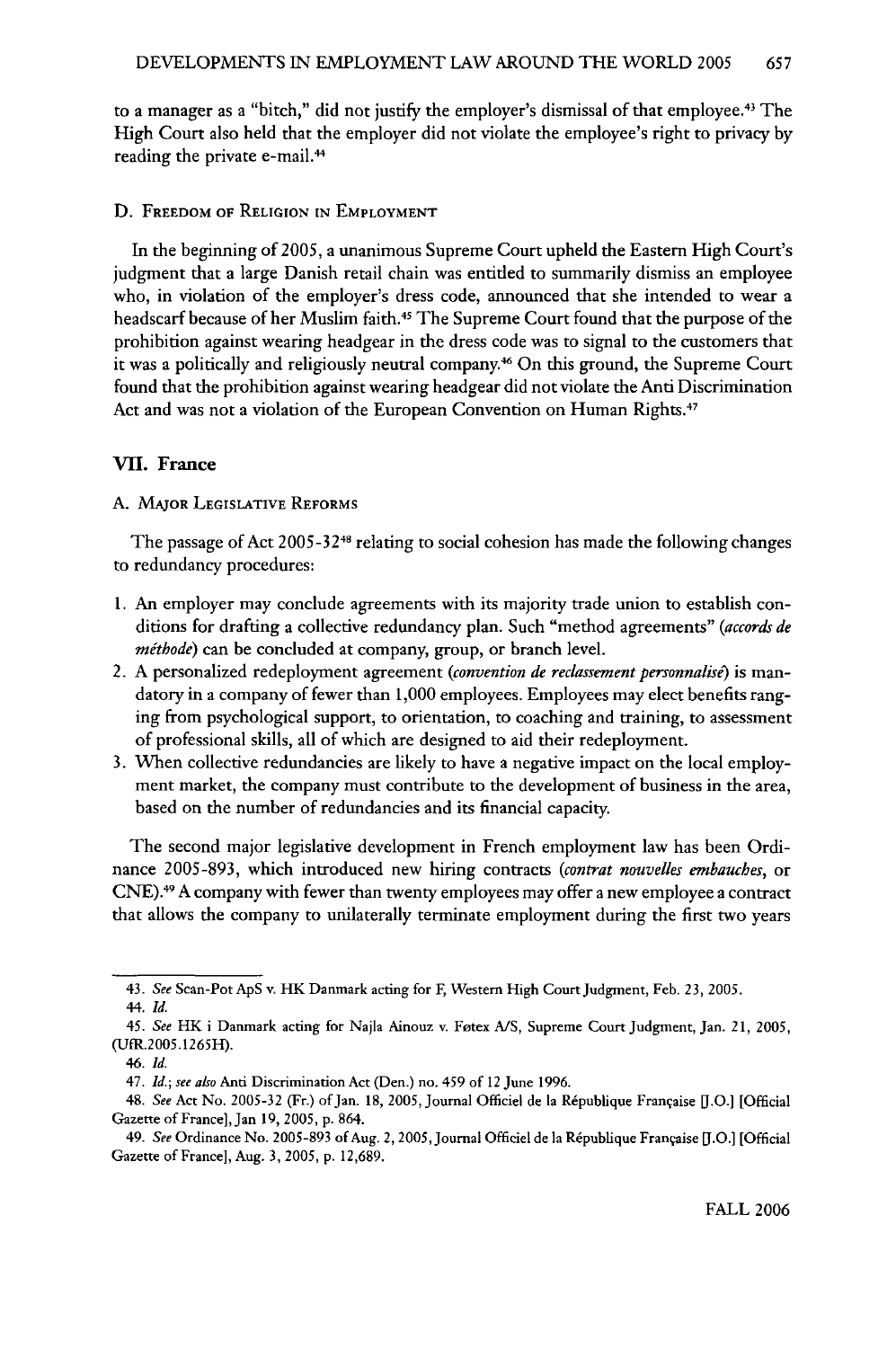without presenting grounds for termination.<sup>50</sup> After two years, the CNE becomes a standard indefinite-term employment contract.<sup>51</sup>

#### B. **CASE LAW DEVELOPMENTS**

According to the *Cour de Cassation's* (France's highest court) decision of May 17, 2005, an employer can open employee computer files identified as personal and saved on company computers only in the employee's presence or when he or she has been duly summoned, in the event that there is no risk or particular incident justifying such access.<sup>52</sup>

In its decision of June *15, 2005,* the *Cour de Cassation* ruled that, even if a redundancy is found null and void for failing to meet the statutory requirements, the employees' reinstatement is not compulsory if it has become impossible due to the relevant site's closure.<sup>53</sup>

#### C. WHISTLE BLOWING **AND** FRENCH **DATA** PROTECTION **ISSUES**

On May 26, 2005, the French Data Protection Authority, *Commission Nationale de L'Informatique et des Libertis* (CNIL), issued an opinion on two notifications made by the French affiliates of Exide Technologies Inc. and McDonald's Corporation regarding whistle blowing hotlines.<sup>54</sup> In both opinions, the CNIL ruled that these hotlines (i) were subject to prior authorization from the CNIL and (ii) did not comply with the data protection principles set out under French law.

On December 8, 2005, the CNIL issued guidelines for the self-certification of whistle blowing hotlines.<sup>55</sup> The CNIL's main requirements include the following:

- 1. The hotline should complement other regular means of internal control, without being compulsory and with a limited scope (covering mainly financial offenses).
- 2. The whistle blowers should be identified so as to make them aware of their responsibilities, while guaranteeing their confidentiality *(i.e.,* generally no anonymous calls).
- 3. Employees should be clearly and thoroughly informed about the hotline. An employee who is the subject of a whistle blowing report must be informed not only about the complaints issued against him or her, but also of his or her rights and the way to exercise them-notably the possibility to ask for the rectification or elimination of data concerning the employee.
- 4. Data should be retained for a limited period of time. It must be (i) destroyed at once if the report proves to be groundless or after a maximum of two months following the end of the investigation procedure, unless litigation or a disciplinary procedure has been launched; or (ii) securely archived for a period consistent with the applicable statute of limitations.

VOL. 40, NO. 3

*<sup>50.</sup> Id.*

**<sup>51.</sup>** *Id.*

*<sup>52.</sup> See* Cass. soc., May 17, 2005, Bull. civ. V, No.03-40673.

<sup>53.</sup> See Cass. soc.,June *15,* 2005, Bull. civ. V, No.03-43919.

*<sup>54.</sup> See* La Commission Nationale de L'Informatique et des Liberts, Decision, May 26, *2005, available at* http://www.cnil.fr/.

<sup>55.</sup> See Commission Nationale de L'Informatique et des Libertés, Decision, Dec. 28, 2005, available at http:// www.cnil.fr/.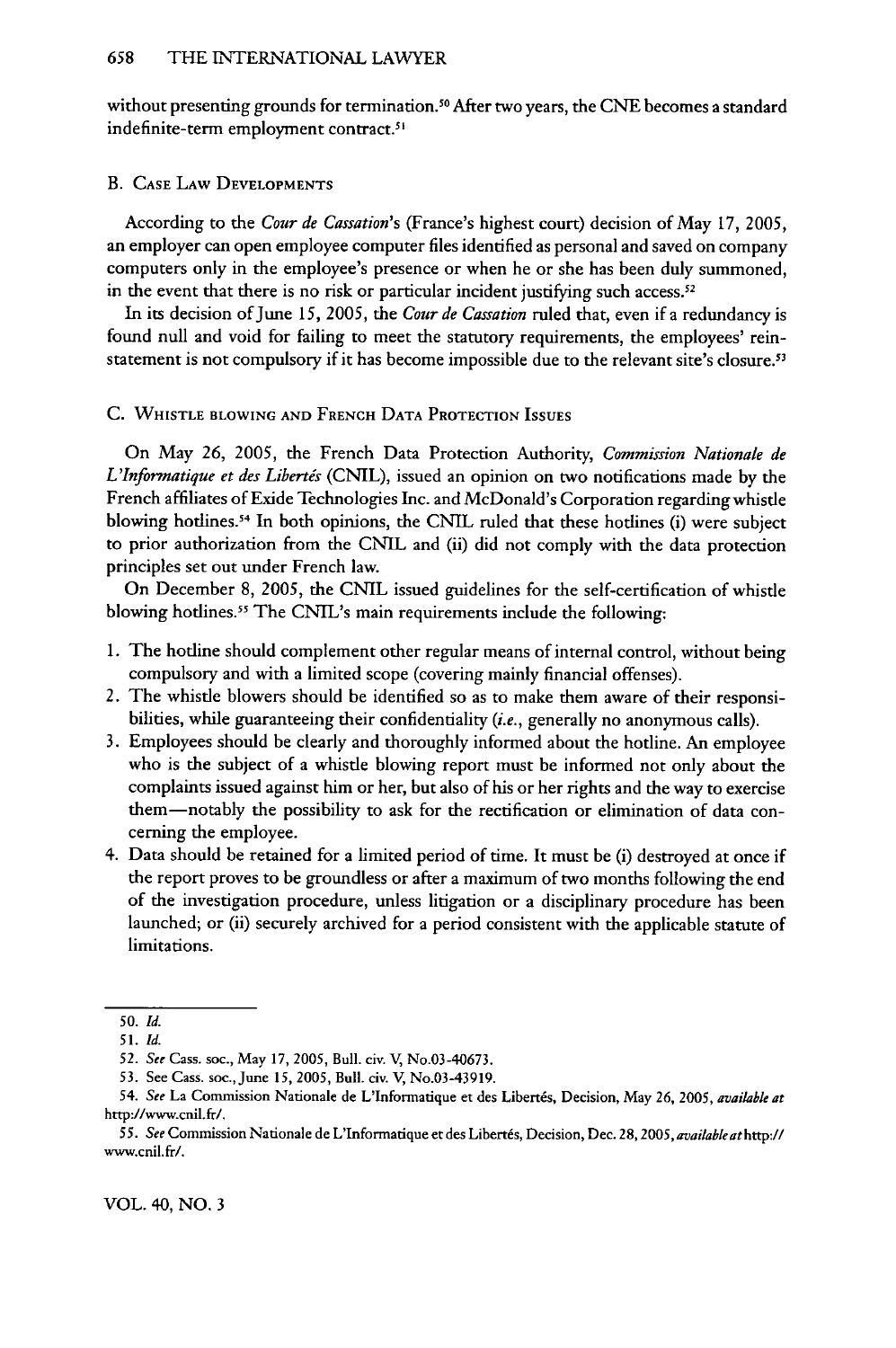#### VIII. Germany

#### A. NEw **FEDERAL GOVERNMENT IN GERMANY**

The new coalition federal government (Grand Coalition), comprising the Christian Democratic Union **(CDU),** Christian Social Union (CSU), and Social Democratic Party **(SDP),** has declared that its primary aim is to strengthen Germany's economy. To generate economic growth and employment in Germany, the Grand Coalition aims to enact drastic changes to the legislation on protection against dismissal and fixed-term contracts of employment.

Under section 14 I1 of the existing provisions of the Part-Time and Fixed Term Contract Act in Germany, it is possible to limit an employment contract to a fixed term of up to two years without stating any reasons.<sup>56</sup> Currently, section 14 I sets out a non-exhaustive list of circumstances where this limitation is permitted beyond two years. Under the proposed changes, any limitation on duration of a contract will have to be made for the reasons currently stated under section 14 I. Such circumstances include (i) where the operational requirement for the **job** in question is only temporary; (ii) where an employee is covering for another employee; or (iii) where the limitation is pursuant to a legal agreement. The most important exception to this rule is available to employers setting up new businesses. During the first four years following the establishment of a new business, an employer may grant fixed-term contracts of up to forty-eight months without providing any reason, pursuant to section 14 II a.

The existing provisions of section **622** II of the German Civil Code allow for a probationary period of up to six months." The proposed regulations will greatly expand this provision **by** permitting employers to have the option of agreeing to a probationary period of twenty-four months with a newly hired employee.<sup>58</sup> A contract of employment during this probationary period is a genuine and valid indefinite-term contract but may be terminated more easily during this time. This option will also be available to an employer who re-employs the same employee, provided at least six months have elapsed since the end of the earlier contract of employment.

German policy makers hope to encourage employers to actively recruit employees. In allowing employees to be dismissed during an agreed probationary period without giving reasons, this new regulation should help the policy makers achieve their purpose.<sup>59</sup>

# IX. Hong Kong

#### **A. CONTINUITY OF SERVICE**

Courts in Hong Kong frequently confront cases regarding the extent to which employment undertaken with a former employer should be taken into account in calculating an employee's severance or long service payment to be paid **by** an employer related to the

*<sup>56.</sup> See* Biirgerliches Gesetzbuch [BGB] [Civil Code] § 14 (F.R.G.).

*<sup>57.</sup> See* BGB [Civil Code] **§** 622.

<sup>58.</sup> According to the Coalition Agreement, however, the circumstances in which an employer is exempt from dismissal protection rules during the probationary period will not be codified.

**<sup>59.</sup>** *See* Gregor Thusing, *Neue Balance im Arbeitsrecbt, NJW* **2005,** 3477 **(2005),** *available at* http://www .uni-regensburg.de.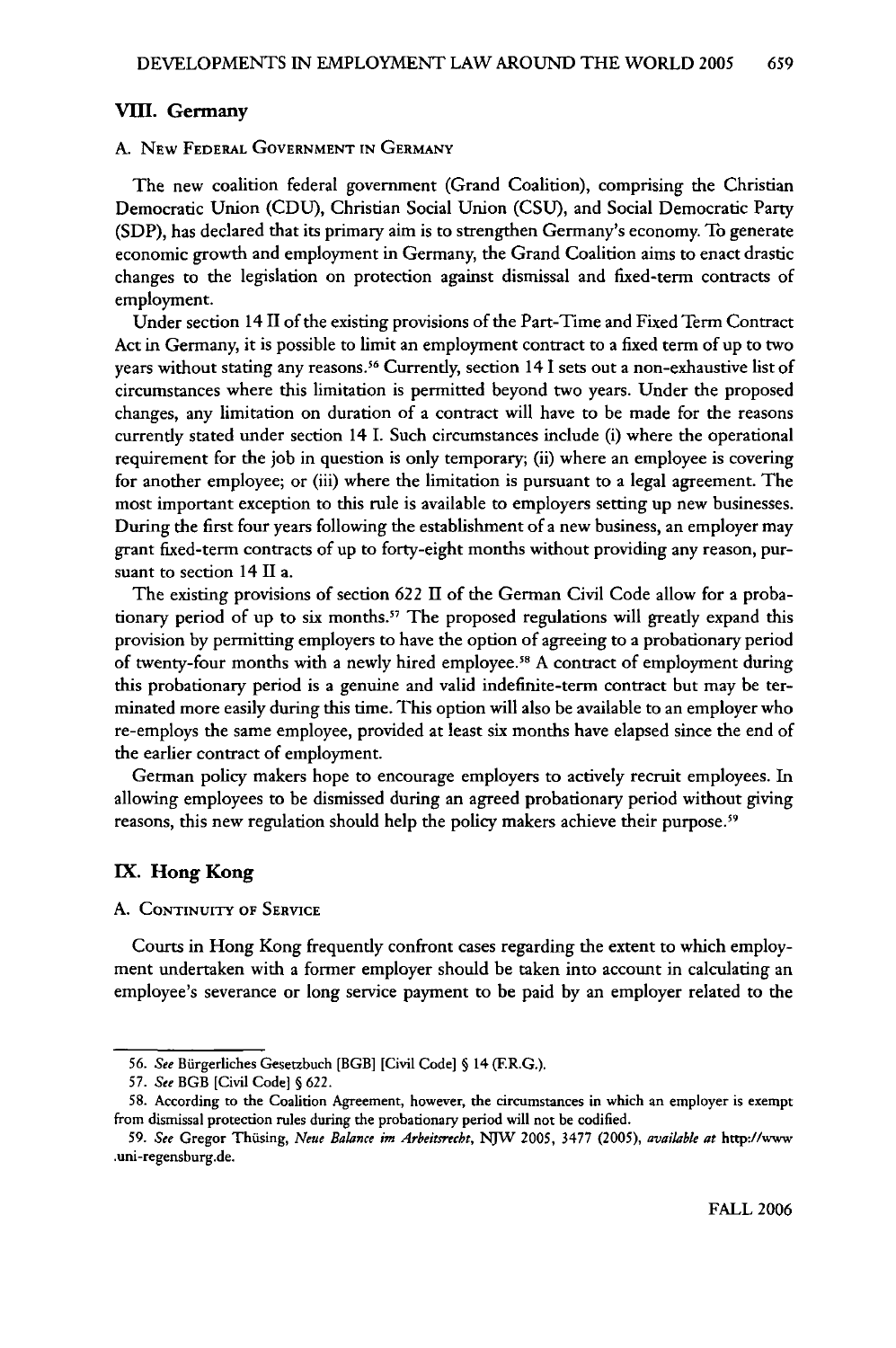former employer. In *Law Shu Fat v. Ng Kwong Ku (trading as Ng* Ku *Kee Transportation Co),* the court held that, where the son had continued operating the business of his deceased father under a separate entity, that entity was required to calculate the statutory entitlements of staff by taking into consideration the combined employment service of staff who had worked for both the son and his deceased father.<sup>60</sup>

# B. **CALCULATING** STATUTORY **PAYMENTS**

The calculation of different types of statutory entitlements continues to create uncertainty under the existing law. In *Wong Yin Fong & 97 Ors. v. ISS Hong Kong Services Ltd.,* the court held that the employer could not refuse to pay an attendance bonus to an employee because the employee concerned had taken annual leave.61 In *Laing Agnes & Ors v. Lisbetb Enterprises Ltd.* (trading as Phillip Wain International), the question arose as to whether an employee was entitled to be paid statutory holiday pay and annual leave pay at rates that included substantial commissions that the employee was entitled to receive had annual leave not been taken.<sup>62</sup> In declaring that the term wages within the meaning of the relevant statute included all commissions, the court held that the employee was entitled to be paid both holiday pay and annual leave inclusive of the hypothetical commissions that the employee would have earned had she not taken leave.63 This decision of the High Court was upheld on appeal to the Court of Appeal by a majority.<sup>64</sup>

#### **C.** FIXED-TERM EMPLOYMENT

Even the most technical failure to comply with a statutory requirement sometimes can result in unexpected and even far-reaching consequences. In *Elizabeth Harrington v. Cap Gemini Ernst & Young Hong Kong Ltd.,* a very senior executive claimed that she had entered into a contract for a fixed term of **two** years that could not be terminated prior to the expiration of the fixed term.<sup>65</sup> The executive's claim for substantial damages for wrongful termination was dismissed by reason that the parties had failed to sign the employment agreement as required **by** law.6 As a consequence of this failure, the executive was held to

**<sup>60.</sup>** Law Shu Fat v. Ng Kwong Yiu, Court of First Instance, Labour Tribunal Appeal No.126 of **2003,** *available at* http://legalref.judiciary.gov.hk/ (follow **"High** Court" hyperlink; then follow "Labour Tribunal Appeal" hyperlink; then follow "2003" hyperlink; then follow "HCLA126/2003" hyperlink).

<sup>61.</sup> Wong Yin Fon v. ISS Hong Kong Servs. Ltd., Court of First Instance, Labour Tribunal Appeal No. 56 of 2003, *available at* http://legalref.judiciary.gov.hk/ (follow "High Court" hyperlink; then follow "Labour Tribunal Appeal" hyperlink, then follow "2003" hyperlink; then follow "HCLA56/2003" hyperlink).

<sup>62.</sup> Laing Agnes v. Lisbeth Enter. Ltd., Court of First Instance, Labour Tribunal Appeal No. 133 of 2003, *available at* http://legalref.judiciary.gov.hk/ (follow **"High** Court" hyperlink; then follow "Labour Tribunal Appeal" hyperlink; then follow "2003" hyperlink; then follow "HCLA33/2003" hyperlink).

<sup>63.</sup> *Id.*

<sup>64.</sup> Laing Agnes v. Lisbeth Enter. Ltd., Court of Appeal, Civil Appeal No. 204 of 2004, *available at http:ll* legalref.judiciary.gov.hk/ (follow "Court of Appeal of the High Court" hyperlink; then follow "Civil Appeal" hyperlink; then follow "2004" hyperlink; then follow hyperlink for "Page 4," then follow "CACV204/2004" hyperlink).

<sup>65.</sup> Lynch v. Cap Gemini Ernst & Young Hong Kong Ltd., Court of First Instance, Commercial Action No. **10** and No. 61 of 2002, *available at* http://legalref.judiciary.gov.hk/ (follow "High Court" hyperlink; then follow "Commercial Action" hyperlink; then follow "2002" hyperlink; then follow "HCCL 10/2004" hyperlinks or "HCCL61/2002" hyperlinks).

**<sup>66.</sup>** *Id.*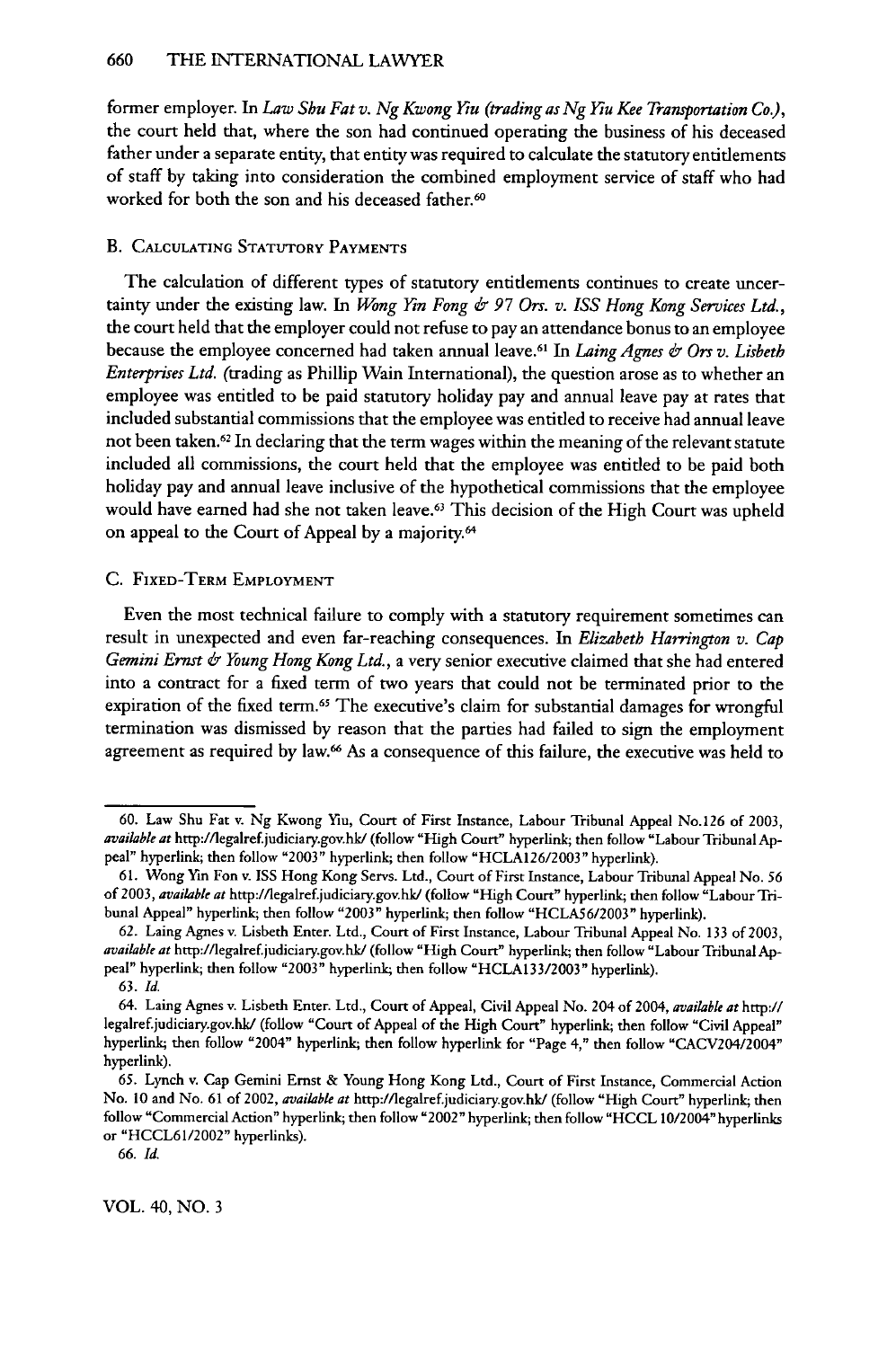have entered into a default employment contract that could be terminated by either party giving the other party one month's notice of termination.<sup>67</sup>

D. **UNREASONABLE DISMISSAL**

The circumstances in which an employee might be regarded as unreasonably dismissed in accordance with Part VIA of the Employment Ordinance has created confusion since it first was enacted.68 In *Thomas Vincent v. South China Morning Post Publishers Ltd.,* Hong Kong's highest appellate court held that a journalist whose employment had been terminated for plagiarism could not consider himself to have been unreasonably dismissed simply because he lost his entitlement to a long service payment. 69 The Court of Final Appeal held that, as long as the reason provided by an employer for the termination is true, and as long as the conduct that provided the reason for termination is relevant and not trivial, then an employee cannot be regarded as having been unreasonably dismissed.<sup>70</sup>

#### **X. Japan**

A. **NEW PERSONAL** INFORMATION PROTECTION LAW

On April **1,** 2005, the Personal Information Protection Law of Japan (PIP Law) came into full effect.<sup>71</sup> The PIP Law applies to business entities, whether corporate or individual, whose business activities include the use of personal information databases or comparable systems. The PIP Law does not apply to business entities that have handled personal information of fewer than 5,000 individuals in the past six-month period. Under the PIP Law, personal information means information concerning a living person, based on which such person may be identified.<sup>72</sup>

A business entity covered **by** the PIP Law must specify, to the greatest extent possible, the purpose for using personal information when obtaining and handling the information. It also must handle personal information securely, confidentially, accurately, and reasonably only to the extent necessary to achieve the intended purpose. In addition, such business entity is prohibited from obtaining personal information falsely or otherwise **by** wrongful means. Generally, such a business entity may not provide any third party with personal data without the consent of the individual to which the data relates.<sup>73</sup> Consent may be obtained in advance by stipulating how the personal information may be used in work rules or in a pledge letter from the employee.

<sup>67.</sup> *Id.*

**<sup>68.</sup>** The Employment Ordinance (H.K.) is Hong Kong's principle employment statute. *See* Employment Ordinance, 1997, **Ch.** 57, *available at* htp://www.legislation.gov.hk/blis-ind.nsf/CurAllEngDoc?OpenView &Start= 55&Count **=** 30&Expand **=** 57#57 (last visited July 6, 2006).

<sup>69.</sup> Vincent v. S. China Morning Post Publishers Ltd., Court of Final Appeal, Final Appeal No. 2 of 2005, *available at* http://legalref.judiciary.gov.hk/ (follow "Court of Final Appeal" hyperlink; then follow "Final Appeal (Civil)" hyperlink; then follow "2005" hyperlink; then follow "FACV2/2005" hyperlink).

<sup>70.</sup> *Id.*

<sup>71.</sup> Kojin Joho no Hogo ni Kansuru ho [Personal Information Protection Law], Law No. 57 of 2003, *translated at* http://www.cs-trans.biz/Personal-Information.htm.

<sup>72.</sup> See id. art. 3,  $\P$ <sup>q</sup> 1, 3; Personal Information Protection Law Enforcement Order art. 2.

<sup>73.</sup> Personal Information Protection Law arts. 15-17, 19-20, 23.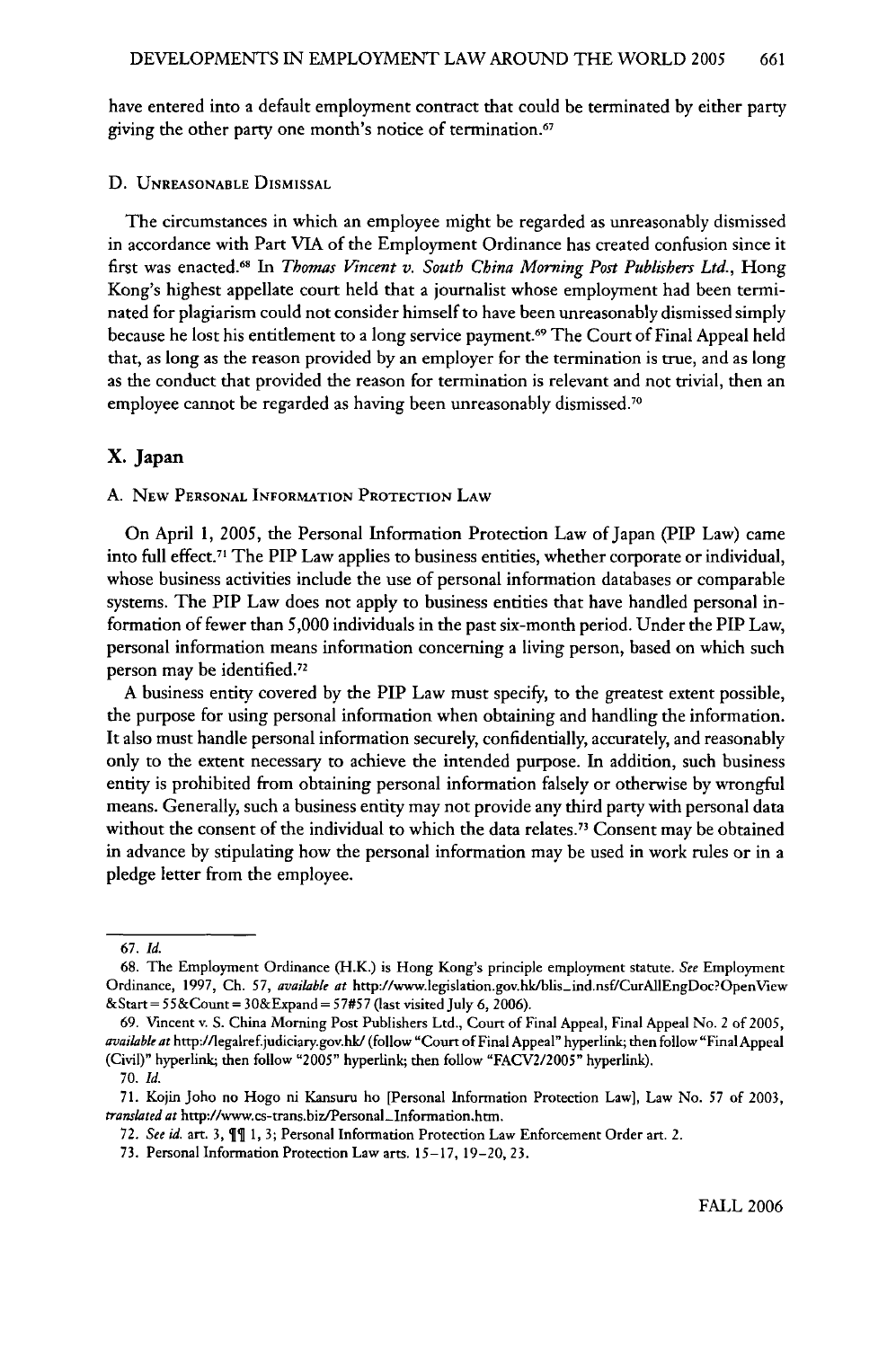#### B. **AMENDMENT** OF THE **PATENT** LAW

On April 1, 2005, the amendment to article 35 of the Japanese Patent Law (the Amendment) concerning employees' inventions went into effect.<sup>74</sup> Prior to the Amendment, when an employer patented an employee's invention, the employee was entitled to reasonable remuneration, determined based on expected profits attributable to the invention and the extent of the employee's contribution to the invention. Following court decisions that awarded large amounts of compensation to certain employees who claimed they were not adequately compensated for their inventions,75 the Diet passed the Amendment, which is intended to address the uncertainty in the reasonable remuneration standard as interpreted by these courts.

Pursuant to the Amendment, the remuneration payable to the employee when the employer patents an employee's invention is now generally determined by voluntary agreement between the employer and employee. If the relevant work rules stipulate the method of calculating the remuneration, the method is presumed to be appropriate and reasonable. Due to the disparity in the bargaining power of employers and employees, however, certain employers may force their employees to agree to unreasonable remuneration systems. In light of this risk, the amended Patent Law grants the court the authority to test the reasonableness of remuneration paid to an employee on a case-by-case basis. The court may examine the reasonableness of the remuneration by reviewing the facts and circumstances, including whether the employer considered an opinion from the employee regarding the remuneration. If the court considers the remuneration to be unreasonable, then it must determine the reasonable amount of remuneration. Many companies amended their work rules following the passage of the Amendment, and these work rules sometimes set the remuneration in an amount up to several hundred million yen, depending on the profits generated by the invention.

### **X.** United **Kingdom**

### **A. INFORMATION AND CONSULTATION OF EMPLOYEES REGULATIONS** 2004

The Information and Consultation of Employees Regulations 2004 **(ICE),** which came into force on April **6, 2005,** establish a general framework of minimum requirements that employers must follow for providing information to and consultation with employees.<sup>76</sup>

The ICE regulations require employers to establish works councils or similar employee representative bodies, and an employer generally has six months in which to negotiate an **ICE** agreement before a default model is put in place. **If** an employer adopts the works council model, a single, national level works council is not required. Works councils can exist for different sites or business units, and there may be a hierarchy of consultative bodies

*<sup>74.</sup> See* Tokkyo Ho [Patent Law], Law **No.** 121 of **1959,** amended **by** Law No. **79 of** 2004.

**<sup>75.</sup>** One such case was that *of Shuji Nakamura v. Nichia Kagaku* (Tokyo Dis. Ct., Jan. 30, 2003), in which the Tokyo District Court granted V20 billion to an employee as additional compensation for a patented invention. Following the conclusion of this case onJanuary 30, 2005 (which involved an appeal), ¥600 million often is considered to be the largest amount of remuneration that a Japanese court would consider to be reasonable. *See* http://www.tokyoeiwa.com/index-e.html (last visited July 6, 2006), for details of the *Nakamura* case.

**<sup>76.</sup>** *See* Information and Consultation of Employees Regulations, 2004, **S.I.** 2004/3426 (U.K), *available* **at** http://www.opsi.gov.uk/si/si2004/20043426.htn.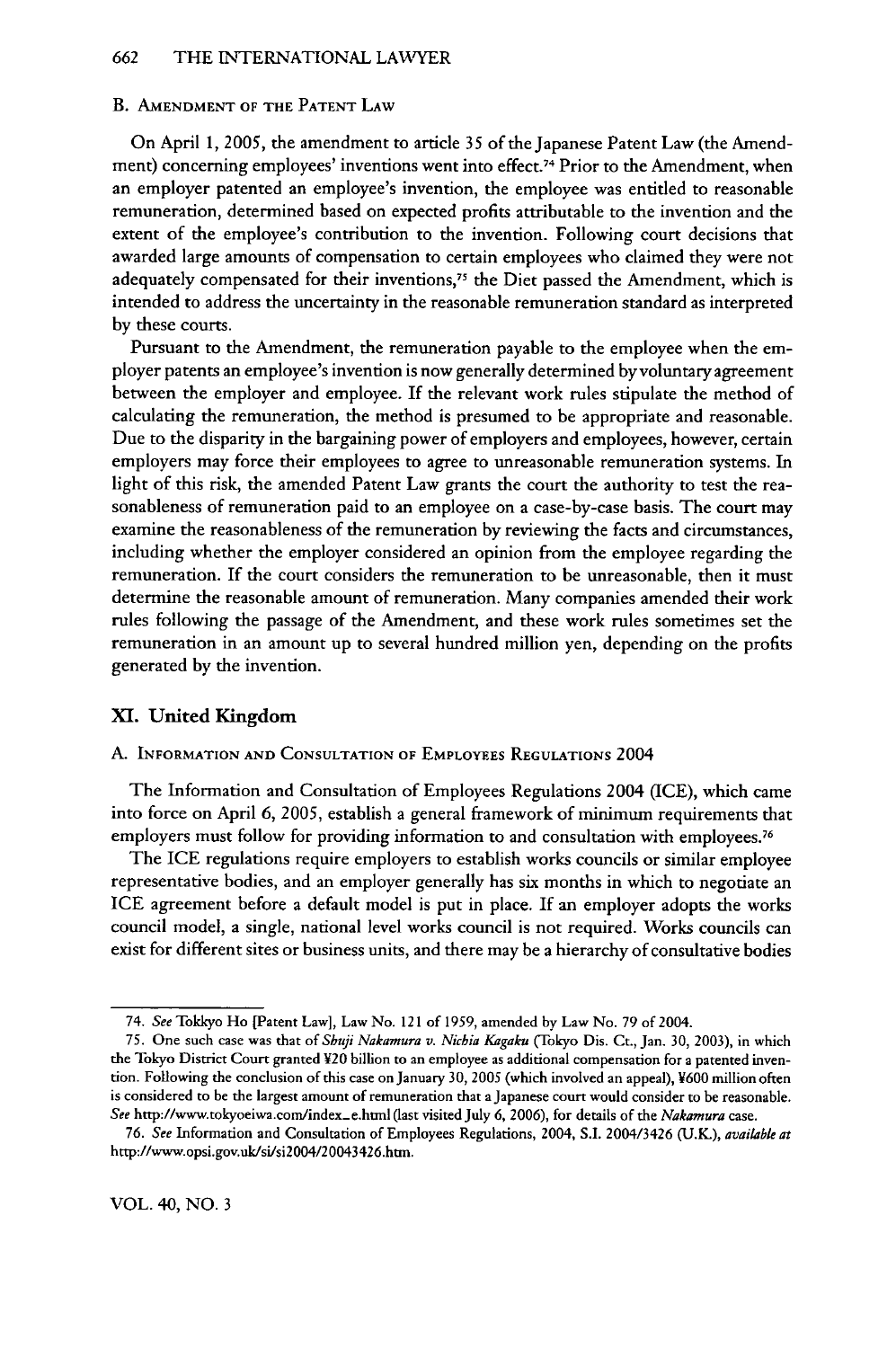or works councils for selected parts of the business, while less formal arrangements apply to other parts of the business.

Although all employees in an undertaking must be covered by some information and consultation arrangement, a group of companies considered to be comprised of several undertakings for the purpose of the ICE regulations need not all be covered by one information and consultation arrangement. Each company within the group may be treated differently and either be covered by a separate arrangement or be part of one arrangement applicable to the entire group. A European works council operating at a pan-European level, however, is not sufficient for the purpose of the ICE regulations.

#### B. EMPLOYMENT **EQUALITY** (SEx DISCRIMINATION) REGULATIONs 2005

The Employment Equality (Sex Discrimination) Regulations 2005 came into effect on October **1,** 2005, and prohibit sex-based harassment (harassment of a sexual nature) and harassment on the grounds of gender reassignment (an employee's change of gender)." Previously, individuals who complained about harassment at work had to pursue claims for direct sex discrimination. New regulations, however, outlaw harassment-related victimization and provide a new definition of indirect discrimination that states that a person now discriminates against a woman if:

he applies to her a provision, criterion or practice which he applies or would apply equally to a man, but-(i) which puts or would put women at a particular disadvantage when compared with men, (ii) which puts her at that disadvantage, and (iii) which he cannot show to be a proportionate means of achieving a legitimate aim.78

This new indirect discrimination definition also applies to discriminatory treatment against married people, but does not apply to gender reassignment cases (currently only direct discrimination on grounds of gender reassignment is prohibited). Also, the new regulations underscore the fact that treating a woman less favorably on the grounds of pregnancy or maternity leave constitutes sex discrimination.

#### **C. DISABILITY** DISCRIMINATION **ACT 2005**

The Disability Discrimination Act 2005 (DDA) makes several amendments to the employment-related provisions of the Disability Discrimination Act 1995, the most significant of which are that (i) the definition of disability is extended to cover HIV, cancer, and Multiple Sclerosis from the point of diagnosis, and (ii) there no longer is a requirement that a type of mental illness must be clinically well-recognized to amount to an impairment.<sup>79</sup>

#### D. CIVIL PARTNERSHIP **ACT** 2004

The introduction of the Civil Partnership Act 2004 **(CPA)** has enabled two people of the same sex to gain legal recognition of their relationship **by** entering into a "civil partnership"

**<sup>77.</sup>** *See* Employment Equality (Sex Discrimination) Regulations, 2005, S.I. 2005/2467 **(U.K.),** *available at* http://www.opsi.gov.uk/si/si2005/20052467.htm.

<sup>78.</sup> *Id.*

*<sup>79.</sup> See* Disability Discrimination Act, 2005, c. 13 **(U.K.),** *available at* http://www.opsi.gov.uk/acts/acts2005/ 20050013.htm.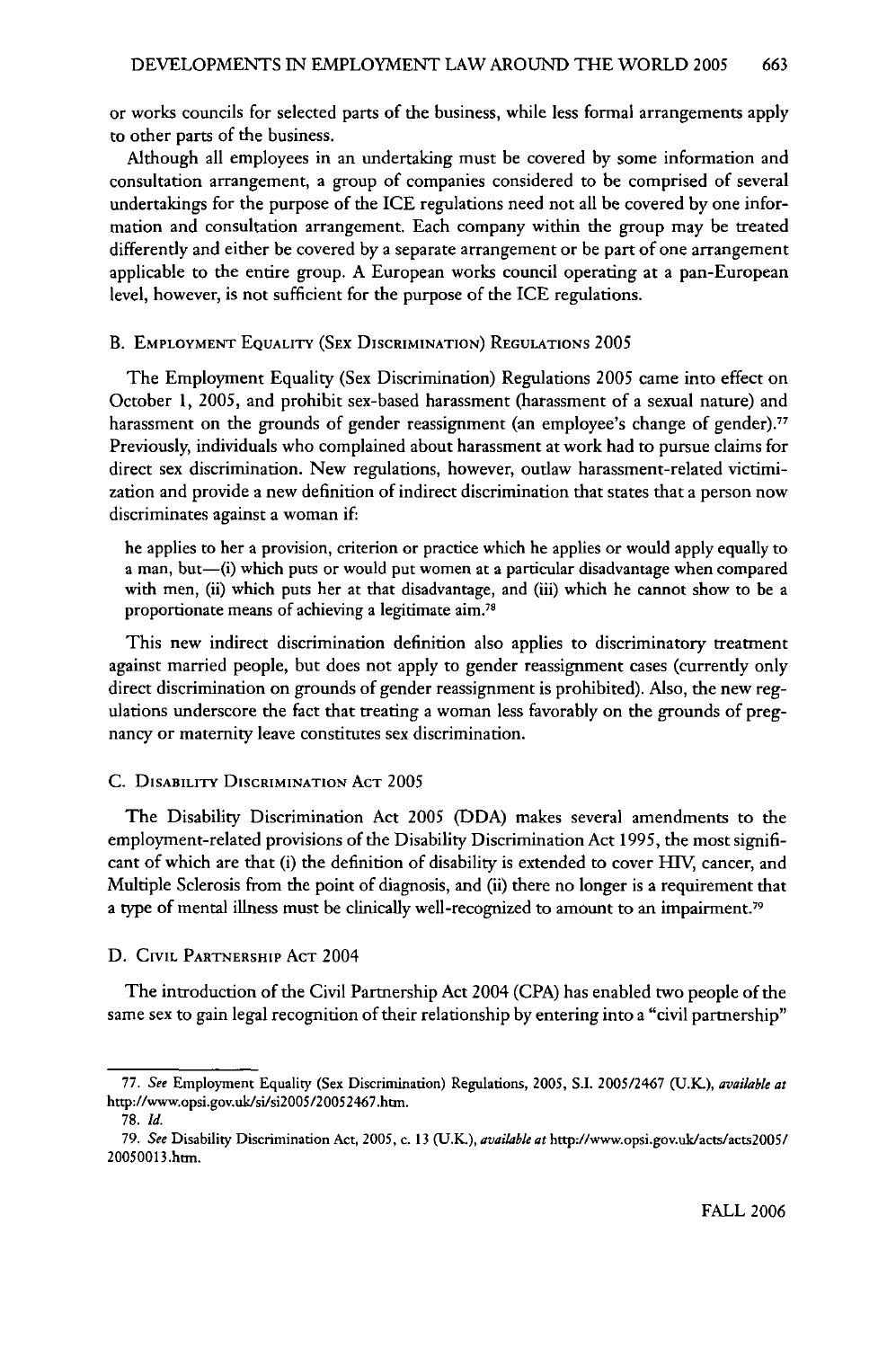in the United Kingdom, in effect from December 5, 2005.80 The CPA provides for rights between the civil partners and third parties, including employers, and amended legislation so as to create employment rights for civil partners with respect to discrimination on the grounds of marital status and sexual orientation; paternity and adoption leave and pay (including adoption from overseas); the right to request flexible working; and the right to pensions and other benefits.

# XII. United States<sup>81</sup>

# **A. SUPREME COURT EMPLOYMENT CASE LAW**

In March 2005, the United States Supreme Court resolved a split in the federal appellate courts regarding the Age Discrimination in Employment Act of 1967 **(ADEA).** In *Smith v. City of Jackson, Mississippi,* a **5-3** decision (former Chief Justice Rehnquist did not take part in the decision), the Supreme Court clarified that a covered individual *(i.e.,* a present or former employee or a **job** applicant who is age forty or older) may bring a disparate impact claim against an employer under the **ADEA.12** Under *Smith,* a covered individual does not need to establish that the employer engaged in intentional discrimination in order to prevail. Rather, a covered individual **may** now prove his or her claim **by** showing that an employer's facially neutral policy, when applied, adversely affects employees age forty or older more than it does employees under forty years of age. In reaching this decision, the Court relied on the language of the ADEA that closely mirrors that of Tide **VII** of the Civil Rights Act of 1967 (Title VII), which the Court previously held authorizes a disparate impact theory of recovery."3 The Court further distinguished a disparate impact claim under the **ADEA** from Tide VII and narrowed the scope of claims available under the former. Under language unique to the **ADEA,** an "otherwise prohibited" action of an employer is lawful if the employer based the action on "reasonable factors other than age."<sup>84</sup> The Court ultimately affirmed the Court of Appeals decision and rejected the plaintiffs' claims because they failed to isolate and point out any specific employment practice that was allegedly responsible for any statistical disparity based on age.

In November 2005, the Supreme Court resolved another split among the Circuit Courts in the wage and hour context. In *IBP, Inc. v. Alvarez,* the Supreme Court held that, when the donning and doffing of unique or specialized clothing or other gear are so integral to the employee's principal activity that they are themselves principal activities, then the time an employee spends walking between the clothes changing area and the work production

VOL. 40, NO. **3**

**<sup>80.</sup>** *See* Civil Partnership Act, 2004, c. 33 **(U.K.),** *available at* http://www.opsi.gov.uk/acts/acts2004/40033- v.htm.

<sup>81.</sup> For the calendar year 2005, the National Labor Relations Board (NLRB) operated with only three members after two of the members' terms expired in 2004. Although the short-staffed NLRB managed to decide many cases, the NLRB did not decide significant pending cases such as *Dana Corporation and Metaldyne Corporation,* involving the use of neutrality and card-check agreements, which could have sweeping effects on the organizing efforts of unions.

**<sup>82.</sup>** *Smitb v. City of Jackson, Mississippi,* 544 **U.S.** 228, 240 **(2005).** This decision is consistent with the interpretation of the **ADEA by** the United States Department of Labor and the Equal Employment Opportunity Commission **(EEOC).** *See id.*

<sup>83.</sup> *Id.* at *235 (citing Griggs v. Duke Power Co.,* 401 U.S. 424 (1971)).

<sup>84.</sup> *Id.* at 240.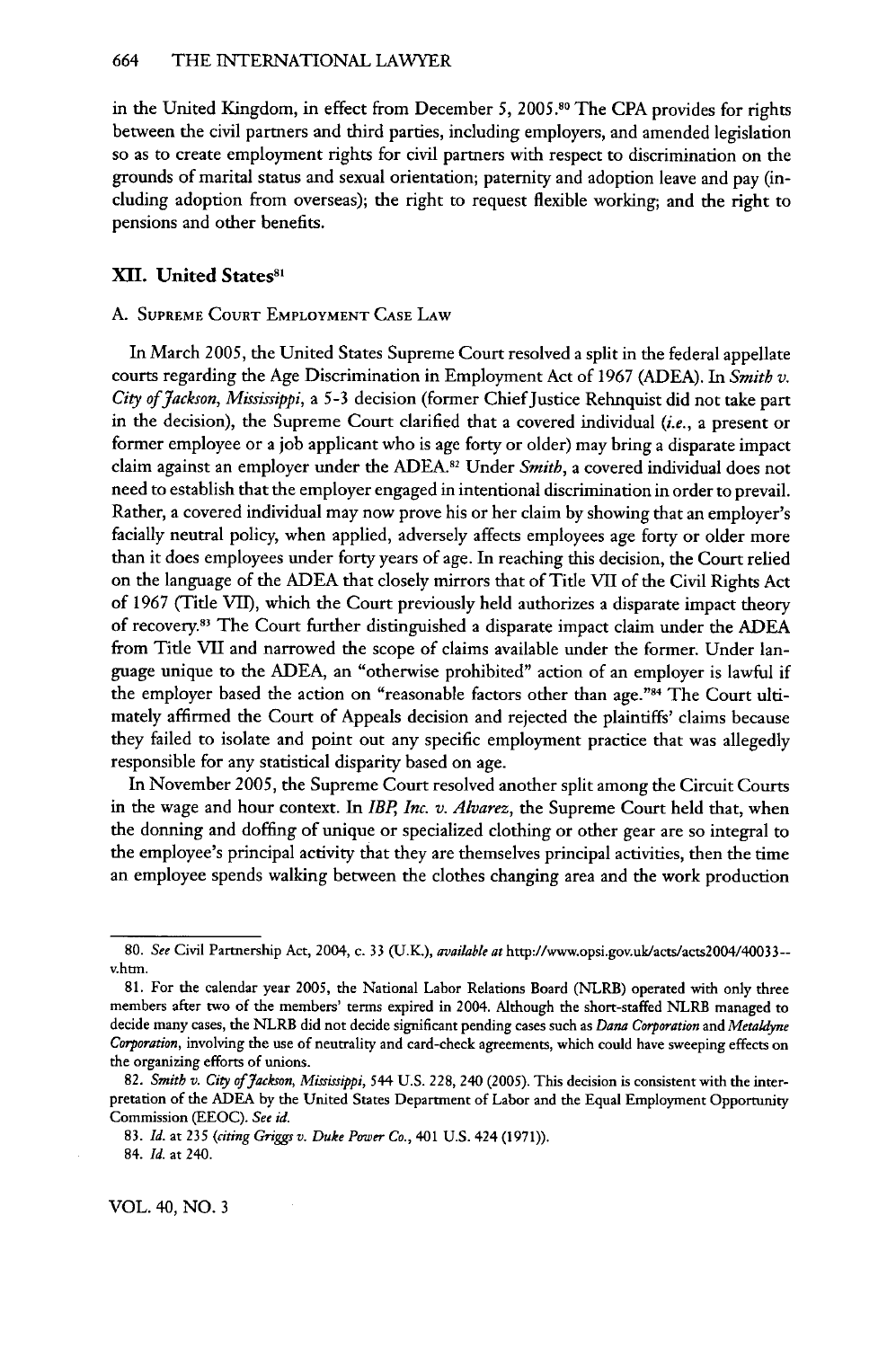area is compensable under the Fair Labor Standards Act, as amended by the Portal-to-Portal Act.85 The Court further held that pre-donning waiting time is not compensable, but pre-doffing waiting time is compensable. The Court reasoned that "any activity that is 'integral and indispensable' to a 'principal activity' [in the workplace] is itself a 'principal activity'" for which an employer must compensate non-exempt employees.<sup>86</sup>

#### B. **OFFICE OF FEDERAL CONTRACT COMPLIANCE** PROGRAMS

In October 2005, the Office of Federal Contract Compliance Programs (OFCCP) issued new rules, which took effect on February 6, 2006, concerning the tracking of internet job applicants.<sup>87</sup> The new rules require employers who are federal contractors and subcontractors to take affirmative action to ensure that they do not discriminate unlawfully in their employment processes. The new rules provide guidance as to when employers who use the Internet and electronic data processing technologies in their recruitment efforts must collect and maintain data about a **job** applicant.

<sup>85.</sup> IBP, Inc. v. Alvarez, 126 S. Ct. 514 **(2005).**

<sup>86.</sup> *Id.*

<sup>87. 41</sup> CFR 60-1.12.